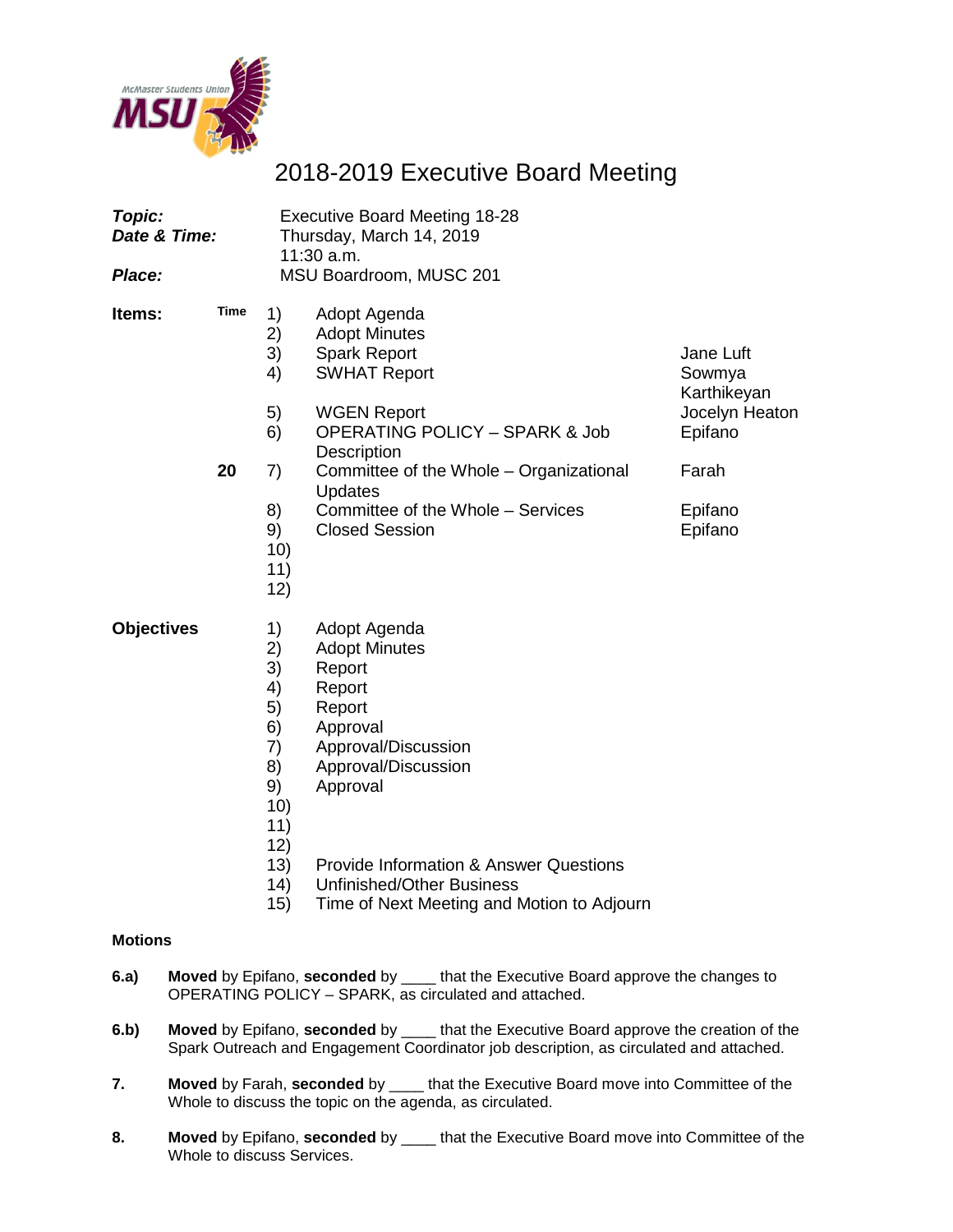#### **Executive Board Meeting 18-28 Thursday, March 14, 2019 @ 11:30am MSU Boardroom, MUSC room 201**

**Called to Order 11:31am Present** Bertolo, Farah, Florean, Gandzi, Hackett, Robinson, Warwani Late **Epifano** Absent Roshan **Others Present** V. Scott (Recording Secretary), M. Wooder (MCD), Sarah Figueiredo (AVP (Services)), Jocelyn Heaton (WGEN Coordinator), Jane Luft (Spark Coordinator)

#### **1. Adopt Agenda**

**Moved** by Robinson, **seconded** by Gandzi to adopt the agenda, as presented.

#### **Passes Unanimously**

#### **2. Spark Report – Jane Luft presented**

**Luft summarized the report.** 

#### **Questions**

- Robinson asked about the sessions that ran this semester and what changed from first semester. Luft responded that they repeat the common themes, but they take feedback from first semester and modify the sessions.
- **Wooder stated that he will follow up with Emilia about the stickers.**
- **FIDED** Florean asked Luft to highlight the budget and if they went over for the guide book. Luft stated that they are expecting to be over budget by around \$600 as they have another campaign to do with guidebooks. Wooder added that they originally thought they would be over \$2,000 overbudget this year, but it's looking like it will be under \$1,000.

#### **3. WGEN Report – Jocelyn Heaton presented**

**Heaton summarized the report.** 

#### **Questions**

- Hackett asked how many volunteers they had in the space. Heaton responded that there were around 50 safer space volunteers.
- Hackett asked if there was an on-call system to get more volunteers in the space. Heaton responded that this was tried two years ago, and that student would sign up but then end up not being available when needed.
- Robinson asked how the hour shift went with the incoming PTM. Heaton responded that it went really well, and that Nealob has been attending meetings for them, helping with planning of events, and being able to walk through budgeting and such. Heaton stated that they don't feel like they're abusing the incoming PTM's time as they're being paid for it.
- Robinson asked why service intake forms weren't being filled out. Heaton responded that one person on shift is supposed to fill it out but thought that the volunteers might be forgetting with all the covering and shift switches.

#### **4. OPERATING POLICY – SPARK & Job Description**

**EXECT 1** Luft went over the memo with the Board. They explained that the incoming Coordinator suggested this new position and that it will be a great addition to the team.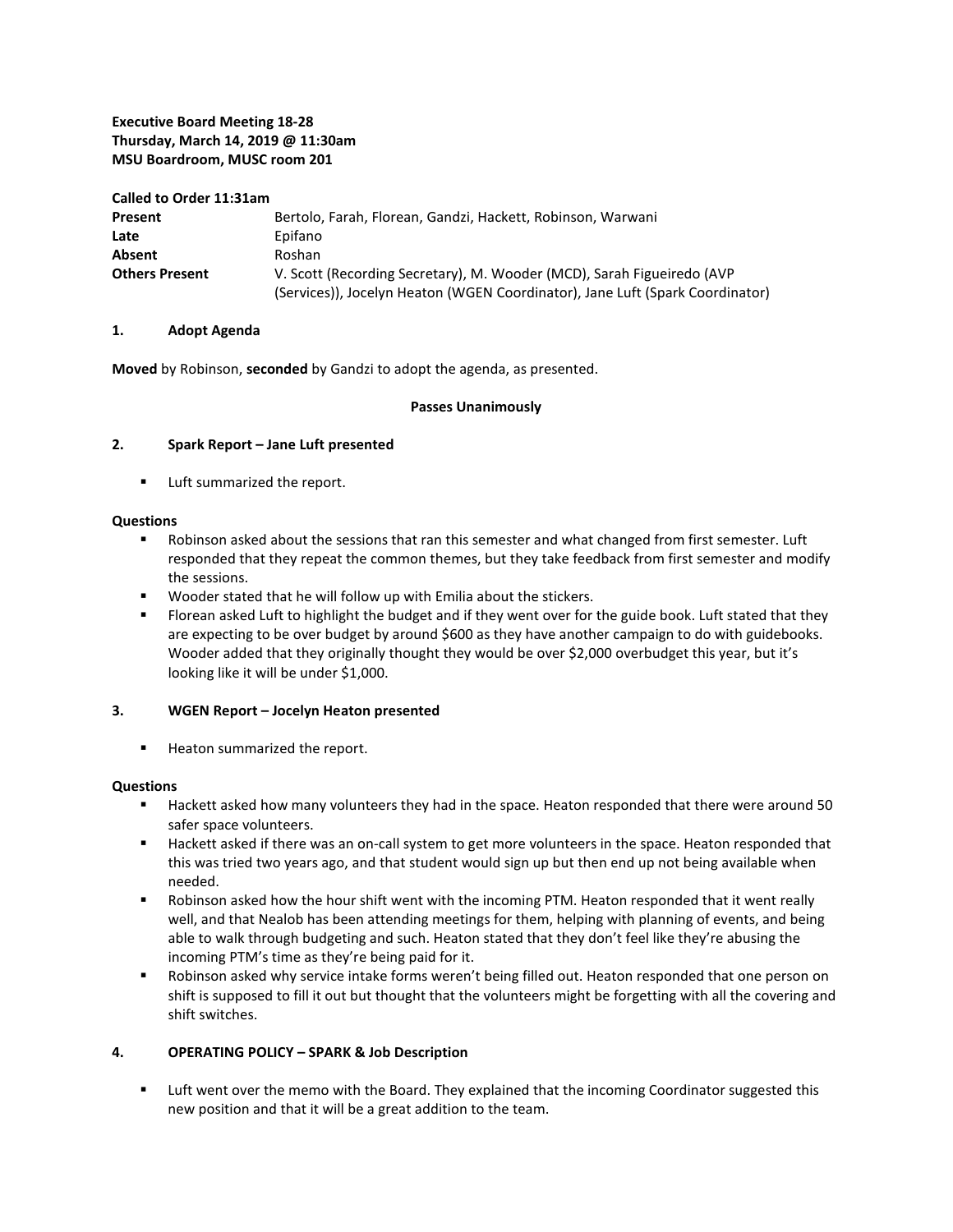- **Wooder asked if they would be looking for content creation with this position.**
- **EXECUTE:** Luft responded that the position is to take away certain responsibilities from the promo coordinator so that they can focus on that. Luft stated that this position will be connecting with people.

#### **a) OPERATING POLICY - SPARK**

**Moved** by Robinson, **seconded** by Bertolo that the Executive Board approve the changes to OPERATING POLICY – SPARK, as circulated and attached.

#### **Passes Unanimously**

#### **b) Job Description**

**Moved** by Robinson, **seconded** by Bertolo that the Executive Board approve the creation of the Spark Outreach and Engagement Coordinator job description, as circulated and attached.

#### **Passes Unanimously**

#### **5. SWHAT Report – report attached**

#### **Questions**

 Wooder stated that under the 'current challenges' section they listed budget constraints with the walk-athon but wanted to update everyone that they have fixed everything.

#### **6. Committee of the Whole – Organizational Updates**

**Moved** by Farah, **seconded** by \_\_\_\_ that the Executive Board move into Committee of the Whole to discuss the topic on the agenda, as circulated.

#### **Motion Failed due to no Seconder**

#### **7. Committee of the Whole – Services**

**Moved** by \_\_\_\_, **seconded** by \_\_\_\_ that the Executive Board move into Committee of the Whole to discuss Services.

#### **Motion Failed due to no Mover or Seconder**

#### **Epifano arrived at 11:52am**

**8. Closed Session**

**Moved** by Epifano, **seconded** by Robinson that the Executive Board move into Closed Session.

#### **Passes Unanimously**

#### **Return to Open Session**

#### **Rise and Report**

**EPIFALL STANO FIFALLY** Epifano reported that the Board discussed the SCSN service review, and that there was a thorough lengthy discussion about it not meeting its mandate as an MSU service. Epifano stated that the work was valued with educating students on rights, and the recommendation was to rescind the operating policy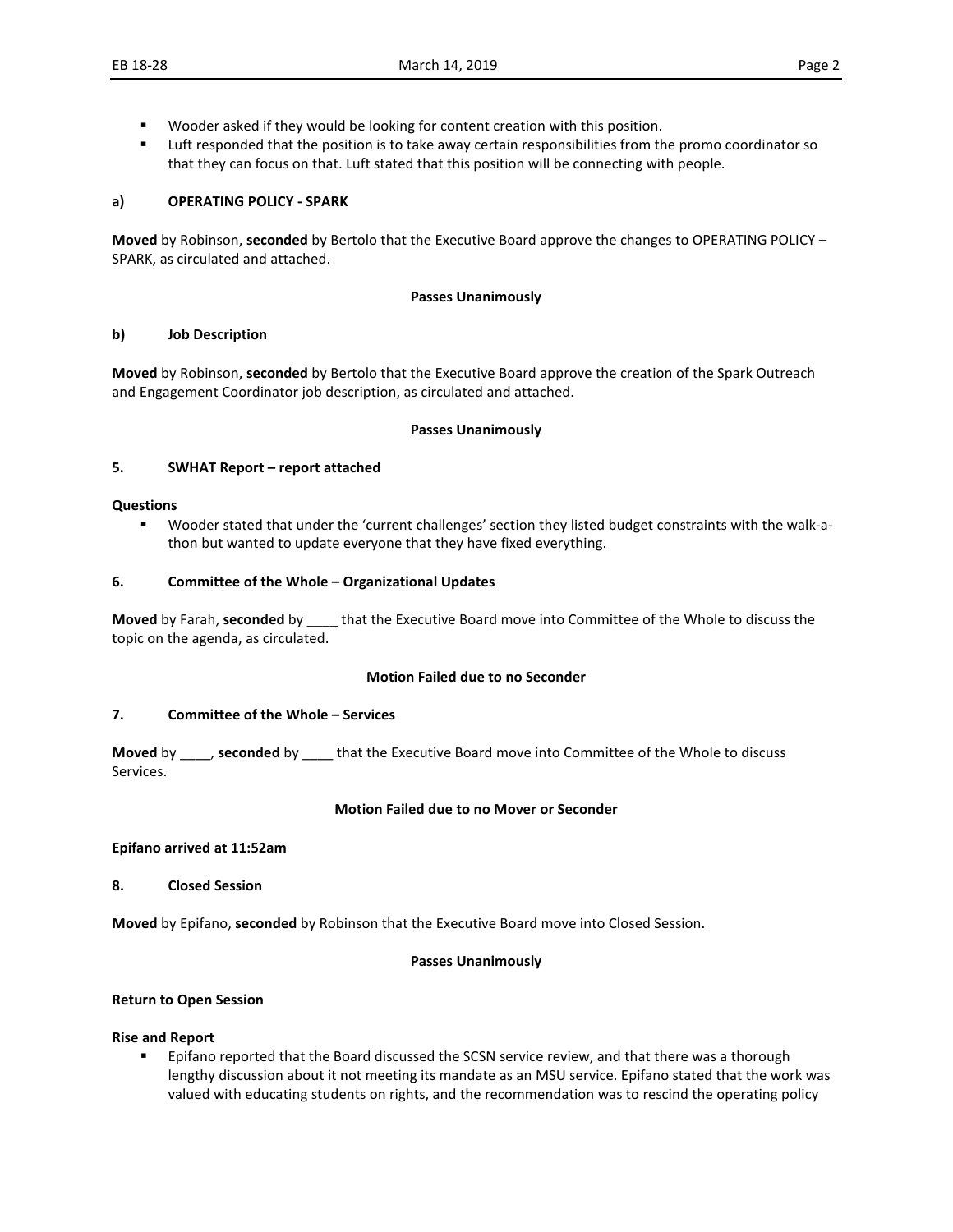and create a new position under the Education Team. This position will put in the work to create educational campaigns and make students aware of the bylaws and their rights.

**Moved** by Epifano, **seconded** by Bertolo that the Executive Board recommend to the SRA to rescind OPERATING POLICY – STUDENT COMMUNITY SUPPORT NETWORK (SCSN)

#### **Passes Unanimously**

#### **9. Information and Questions**

- **Figueiredo reported that they spoke to Khadijeh from the Equity and Inclusion Office about the need for inclusion** race-based peer support. They stated that as a group they have been trying to figure out how to come about this without tokenizing people. Figueiredo stated that Khadijeh loved the idea and suggested having an open space and first staffing it with people who were qualified, like WGEN. They added that they spoke to EIO about Anti-Oppression Practices training and that the office will be taking it over, but they will require notice a month in advance.
- **Epifano reported that things have been busy, and that Student Recognition Night was tonight.**
- Bertolo announced that the Food Collective Centre was hosting 'ladles of love' right now.
- Gandzi reported that the Nursing Career conference went well, and it was meaningful for those who did show up.
- Robinson reported that they are working on the budgets and was hoping to present to EB for the first round at the next meeting. They stated that they are working heavily with the University to see what the new fee structure would look like. Robinson reported that they are currently looking at the Food and Beverage Department, and the structure. They explained that they haven't seen massive success with how the UM Manager position was changed. Robinson announced that the Wage Review Committee completed reviews for the PCC Coordinator, and Media Production Coordinator and will come to the next meeting.
- Florean asked what the concerns were from changing the role from SOP to PTM. Robinson responded that it was quite an intensive role for the budget, and that the role was getting paid 25 hours to oversee the MSU's most successful business operation. Robinson explained that when the current manager was working full-time over the summer it was great, but there have been struggles since they had to go to school full-time.
- Florean asked if they will be changing it back to be an SOP job. Robinson stated that they have lots of options.
- Wooder announced that WGEN will be hosting 'making waves' next week, SWHAT's walk-a-thon continues, VP and Speaker nominations are open, and that Diversity Services will have a cool campaign soon. Wooder announced that Light up the Night will be April 9.

#### **10. Adjournment and Time of Next Meeting**

**Time of Next Meeting:** 

#### **Thursday, March 21, 2019 11:30am MSU Boardroom, MUSC 201**

**Moved** by Farah, **seconded** by Gandzi that the Executive Board meeting be adjourned.

#### **Passes by General Consent**

#### **Adjourned at 12:43pm**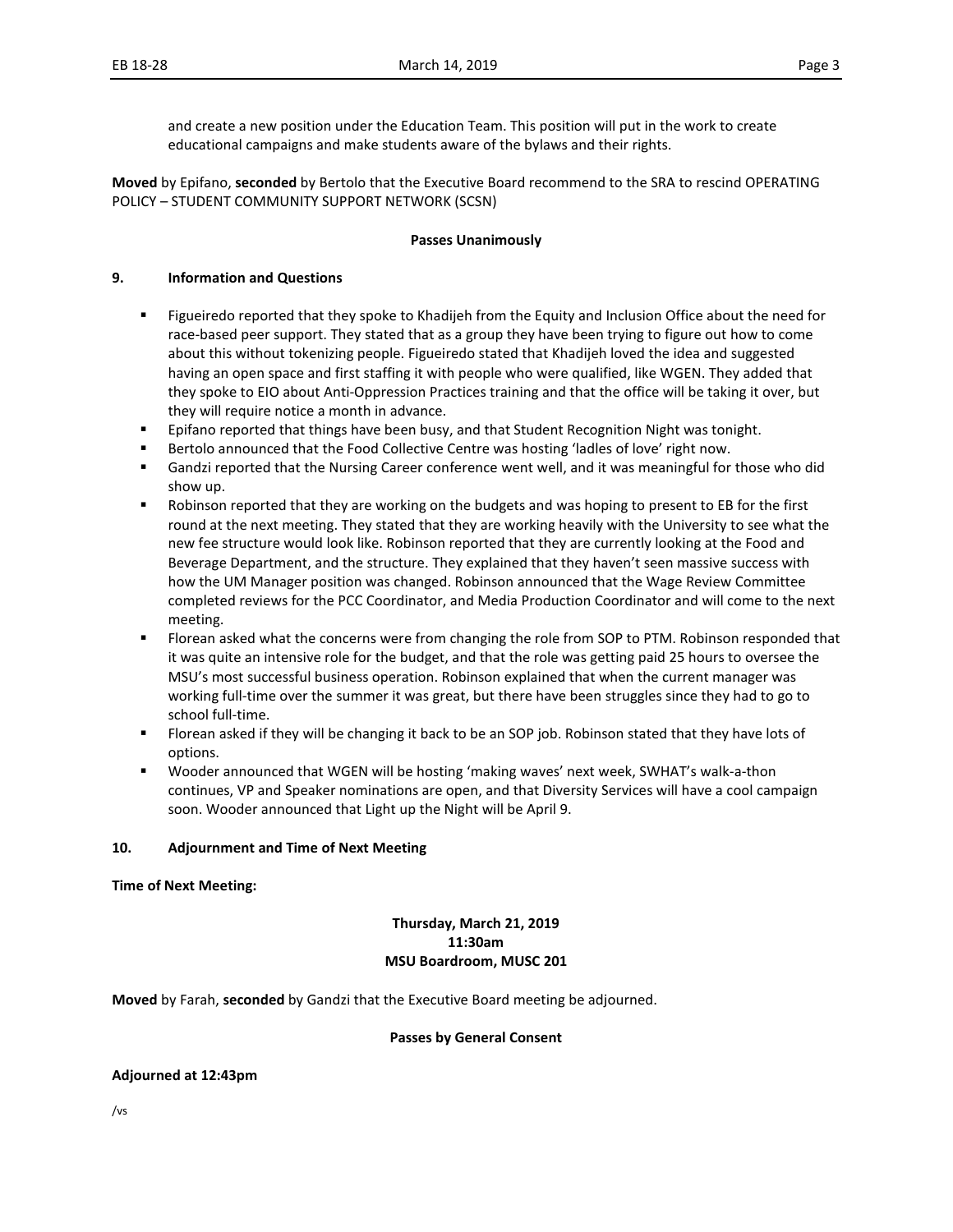



| TO:      | Members of the Executive Board          |
|----------|-----------------------------------------|
| FROM:    | Jane Luft                               |
| SUBJECT: | Spark Report 7                          |
| DATE:    | Thursday, March 14 <sup>th</sup> , 2019 |

## YEARPLAN UPDATE

The main updates since last report are that we ran a successful Applicants' Workshop in February; we are through 7/10 sessions of the term, and we are beginning to work on transitioning my incoming Coordinator into the role. We are also almost ready to release our third guidebook of the year; are planning a fifth and final event focused on Wellness; and are gearing up for the end-ofyear activities. Our budget is pretty well going as expected at this point in the year, spending slightly over in Annual Campaigns and Adv. & Promotions.

A lot of the major events and projects on my Year Plan have been checked off and the remaining plans are primarily finishing this term's Sessions, 1 more event, and a year-end social.

## SERVICE USAGE

- 113 students enrolled in Sessions program
- 2-3 students per group consistently attending
- 30-40 students at applicants' workshop
- 2484 Facebook likes
- Completed 17 (of 20) unique sessions

## PAST EVENTS, PROJECTS & ACTIVITIES

Sessions 3-7: The sessions we've completed since last report were *Discover Your City, Opportunities, Academics, Support and Wellness, and Teamwork and Compromise*. We've received positive feedback on these sessions and are looking forward to running the remaining three sessions.

Applicants' Workshop: Run in collaboration with CLAY, Horizons, First Year Council and Maroons, this event was a big success! Maroons ran a Livestream Q&A about applications 2 days before the event which also worked as an effective promotional strategy. We also had Tanya Kett from the SSC come help with the written application component and were able to share some of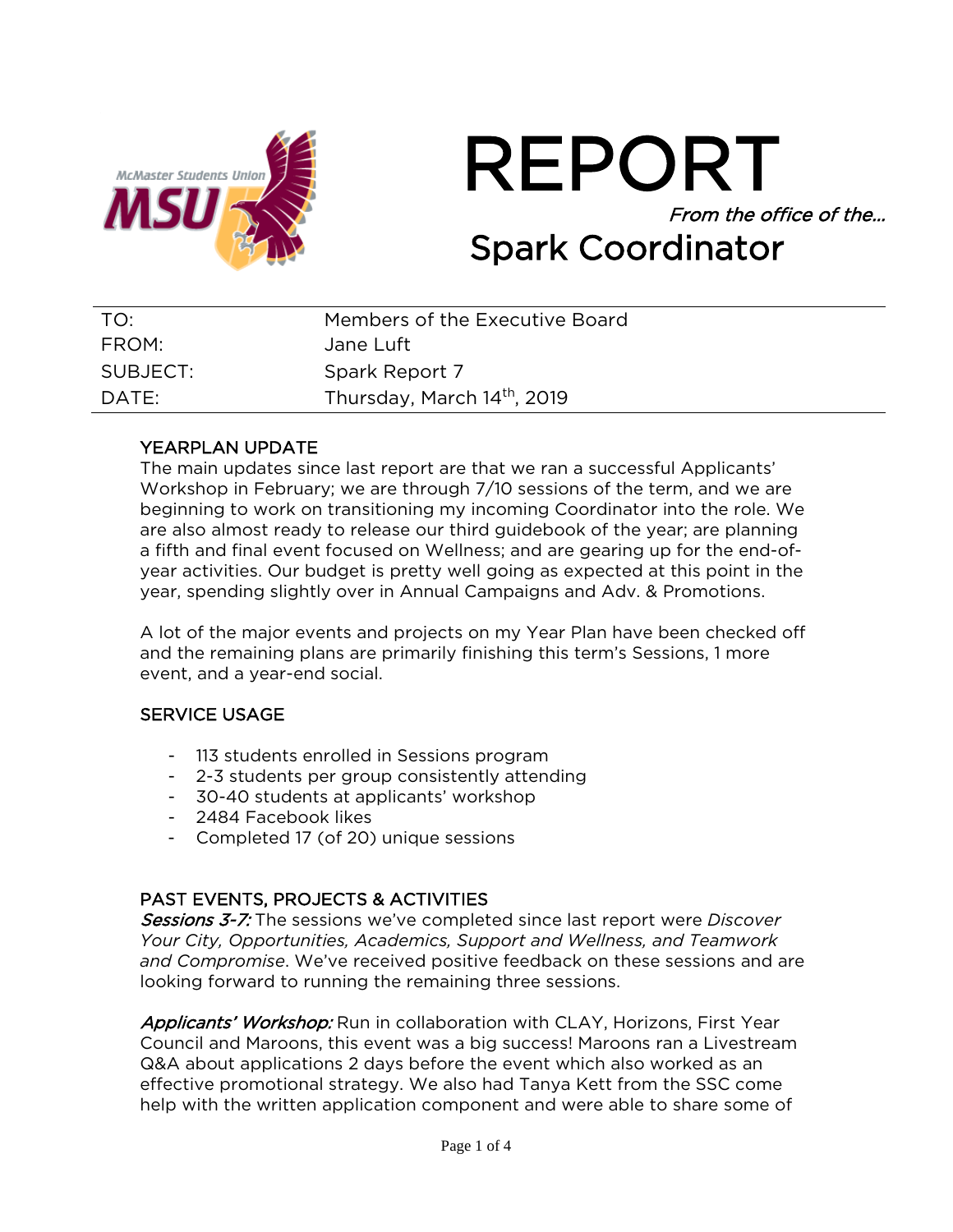the SSC's valuable resources. We had around 30-40 attendees and 10-15 volunteers. The event ran very smoothly and we received a lot of positive feedback about the usefulness of the workshop.

Incoming Coordinator Transition: Over the past few weeks, I have begun working with the incoming Spark Coordinator, Anika Spasov to begin transitioning her into the role. We discussed her ideas for next year and have begun talking about some of the core responsibilities of the role. I plan to continue meeting with her regularly in order to make sure she feels well prepared to take over in May.

## UPCOMING EVENTS, PROJECTS & ACTIVITIES

Team Social: We are currently planning to have a team social on March 17<sup>th</sup> to show our volunteers our appreciation as well as provide them with an opportunity to engage with other Team Leaders they don't see regularly. We are planning to have some food and play games on a software called Jackbox that I have. This will be a chill, drop-in event that will hopefully motivate volunteers to keep up their hard work for the last couple of weeks as a Team Leader.

Guidebook #3: Now in term 2, our Promotions & Publications Coordinator has developed a third guidebook of the year that has a focus on academics. We will be moving towards developing a smaller guidebook that can be used in future years as a template requiring little re-design and saving costs in the future. This third guidebook should be released very soon.

Wellness Event: This event is still in the midst of being planned, but our Events Coordinators are working hard to create a unique wellness/de-stress event specifically for first year students. We are looking at potentially providing snacks, therapy dogs, and other de-stressing activities. We hope that this will support first year students as they approach their final exams as well as increase Spark's presence among the first year community.

**End-of-year Celebration:** A final gathering at the end of the term to show our huge thanks to the incredible team of volunteers. We will be hosting this event at TwelveEighty and providing dinner and appreciation gifts to our volunteers. This is always an enjoyable night and a lovely way to end the year.

## **BUDGET**

| <b>ACCOUNT</b><br><b>CODE</b>    | <b>ITEM</b>                | <b>BUDGET / COST</b> |
|----------------------------------|----------------------------|----------------------|
|                                  |                            |                      |
| 5003-0125                        | <b>TOTAL SPENT IN LINE</b> | \$0.00               |
| <b>OFFICE</b><br><b>SUPPLIES</b> | <b>REMAINING IN LINE</b>   | \$60.00              |
|                                  |                            |                      |
|                                  |                            |                      |
| 6102-0125                        | <b>TOTAL SPENT IN LINE</b> | \$3,231.04           |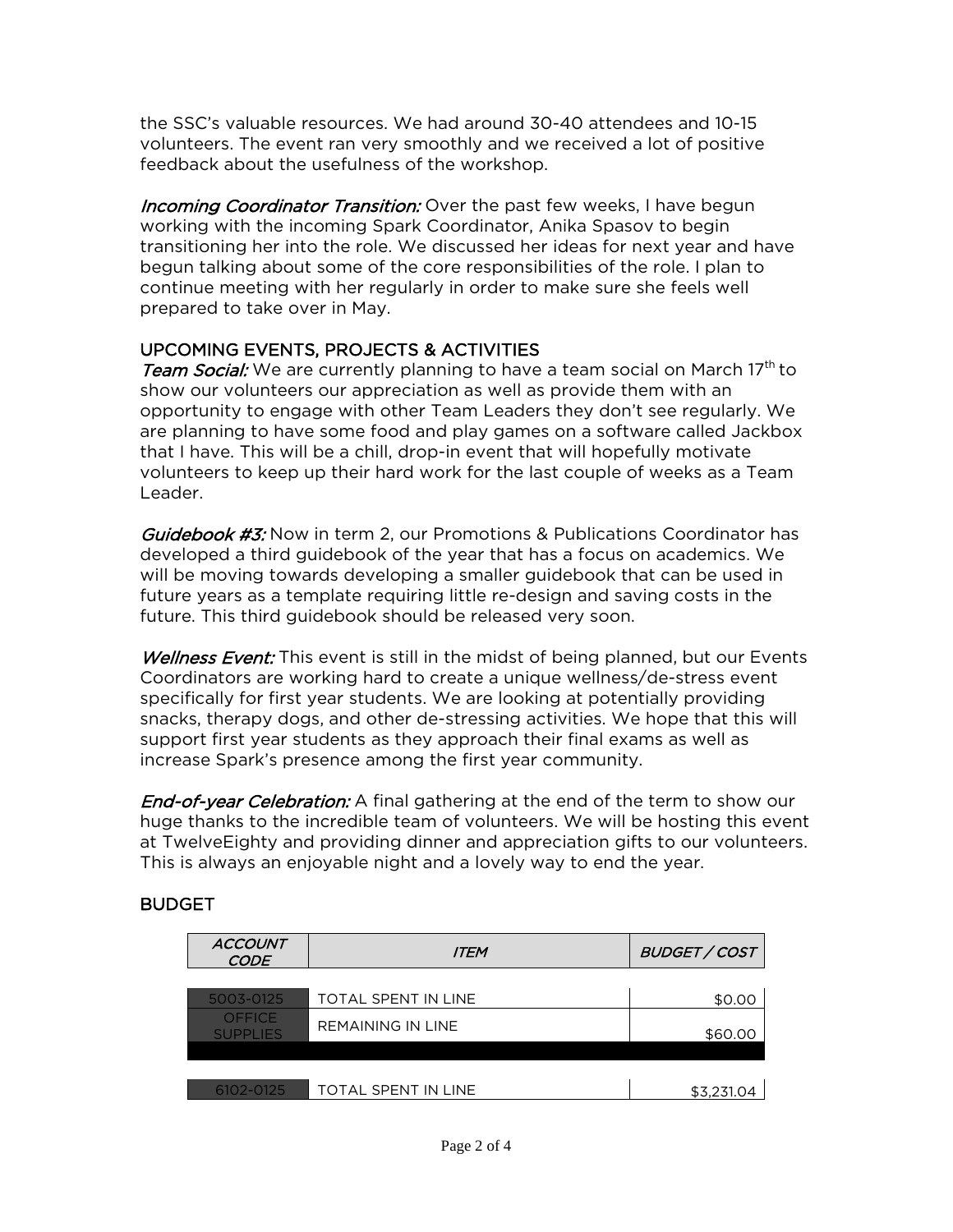| <b>ANNUAL</b><br>CAMPAIGNS              | <b>REMAINING IN LINE</b><br>\$231.04 |  |              |
|-----------------------------------------|--------------------------------------|--|--------------|
|                                         |                                      |  |              |
| 6501-0125                               | <b>TOTAL SPENT IN LINE</b>           |  | \$3,072.57   |
| ADV.&<br><b>PROMOTIONS</b>              | <b>REMAINING IN LINE</b>             |  | $-$72.57$    |
|                                         |                                      |  |              |
| 6802-0125                               | <b>TOTAL SPENT IN LINE</b>           |  | \$725        |
| LEADER<br>TRAINING                      | <b>REMAINING IN LINE</b>             |  |              |
|                                         | <b>TOTALS</b>                        |  |              |
| TOTAL BUDGETED DISCRETIONARY SPENDING   |                                      |  | \$6,810.00   |
| TOTAL ACTUAL DISCRETIONARY SPENDING     |                                      |  | \$7,028.61   |
| <b>REMAINING DISCRETIONARY SPENDING</b> |                                      |  | $-$ \$218.61 |

Since last report, we have not spent much on anything as we had already purchased the necessary Sessions supplies at the start of the term and our last event didn't require us to spend any money. We did use about \$250 on the Discover Your City which provides students with the opportunity to see more of Hamilton and enjoy a treat or snack at a Hamilton café.

Upcoming costs for the final months of the year will include the last guidebook (around \$500), promotional materials for our final workshop of the year (\$200) and volunteer appreciation at the end of year (\$400). Considering these costs, I anticipate spending approximately \$800 over budget in Adv. & Promotional costs, around \$700 over in Annual Campaigns, and about \$350 over in Leader Training.

## VOLUNTEERS

Our volunteers are all incredible and we've been working really well over the past weeks of this semester. After adjusting to the loss of certain volunteers at the beginning of the term, we have been doing really well in terms of volunteer dynamics and are hosting a couple of socials soon to demonstrate our appreciation.

Our executive team is also planning a weekend hangout "retreat" later in March to bond and strengthen our team relationships before we finish off the year.

## CURRENT CHALLENGES

One challenge we are experiencing is communication with the Underground. I have been in contact with Kayla about ordering Spark and sent in the final intake form to both Kayla and Emilia (after receiving a design by Kayla) at the beginning of February but I still haven't heard anything back. I sent a follow-up email last week and am still waiting to hear back. I am hoping I hear back soon so we are able to get them made before the end of the year.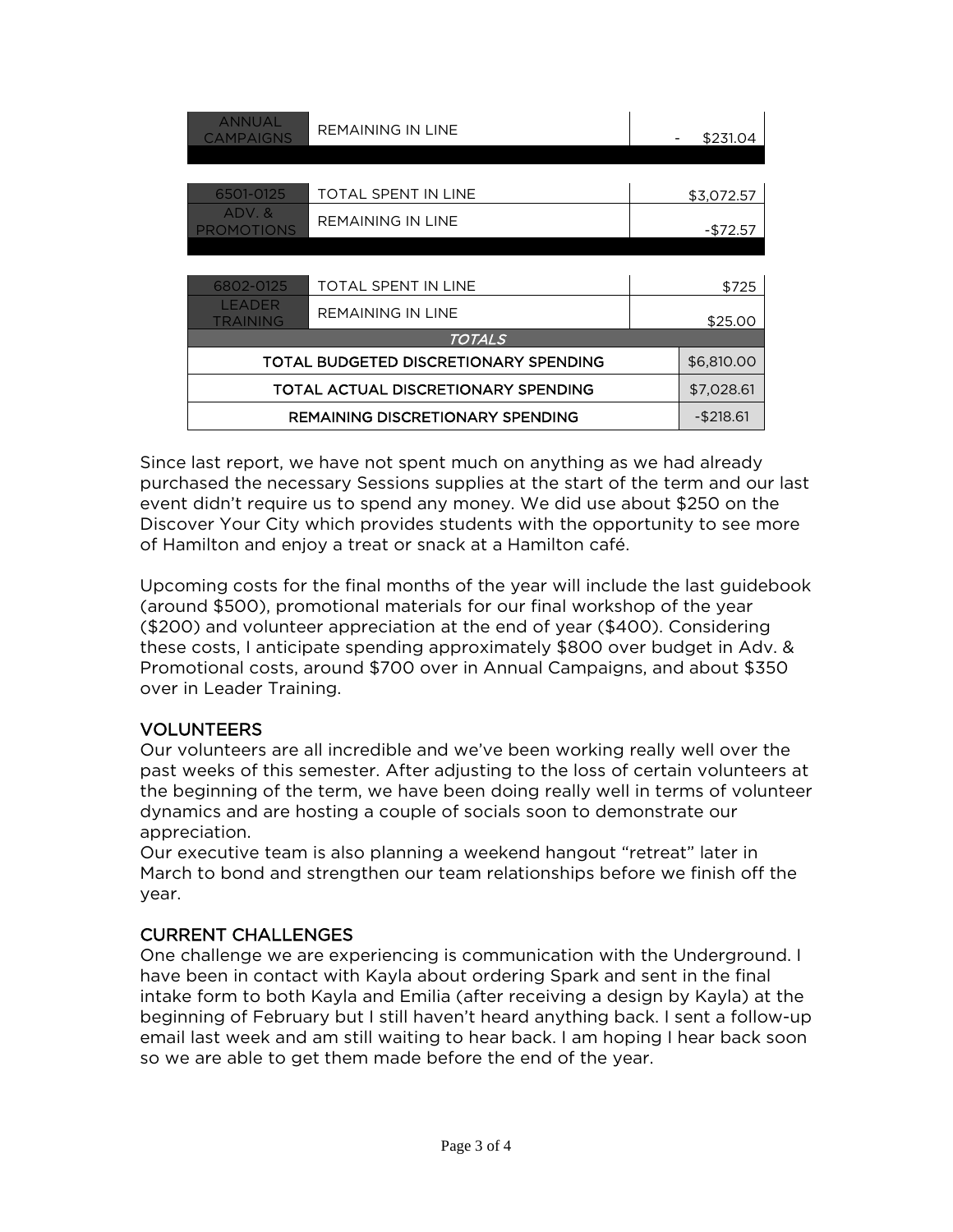Other than this communication struggle, Spark is running quite smoothly and we have overcome a number of obstacles this past semester which I am quite proud of.

## SUCCESSES

All of our volunteers deserve a shoutout for dedicating their time every single week this year to support first year students. Spark volunteers are in for the long-haul as they run sessions all semester and continue to support their students even after the Sessions program ends. I'm so proud of all the amazing work they've done and how much every person has grown as a leader and mentor! It's been a great year and I'm incredibly proud of what Spark has accomplished this year.

## OTHER

Nothing else to report! As always, feel free to reach out if you have any feedback/questions at [spark@msu.mcmaster.ca](mailto:spark@msu.mcmaster.ca) or bring them up during Thursday's meeting. Thank you for taking the time to read my report.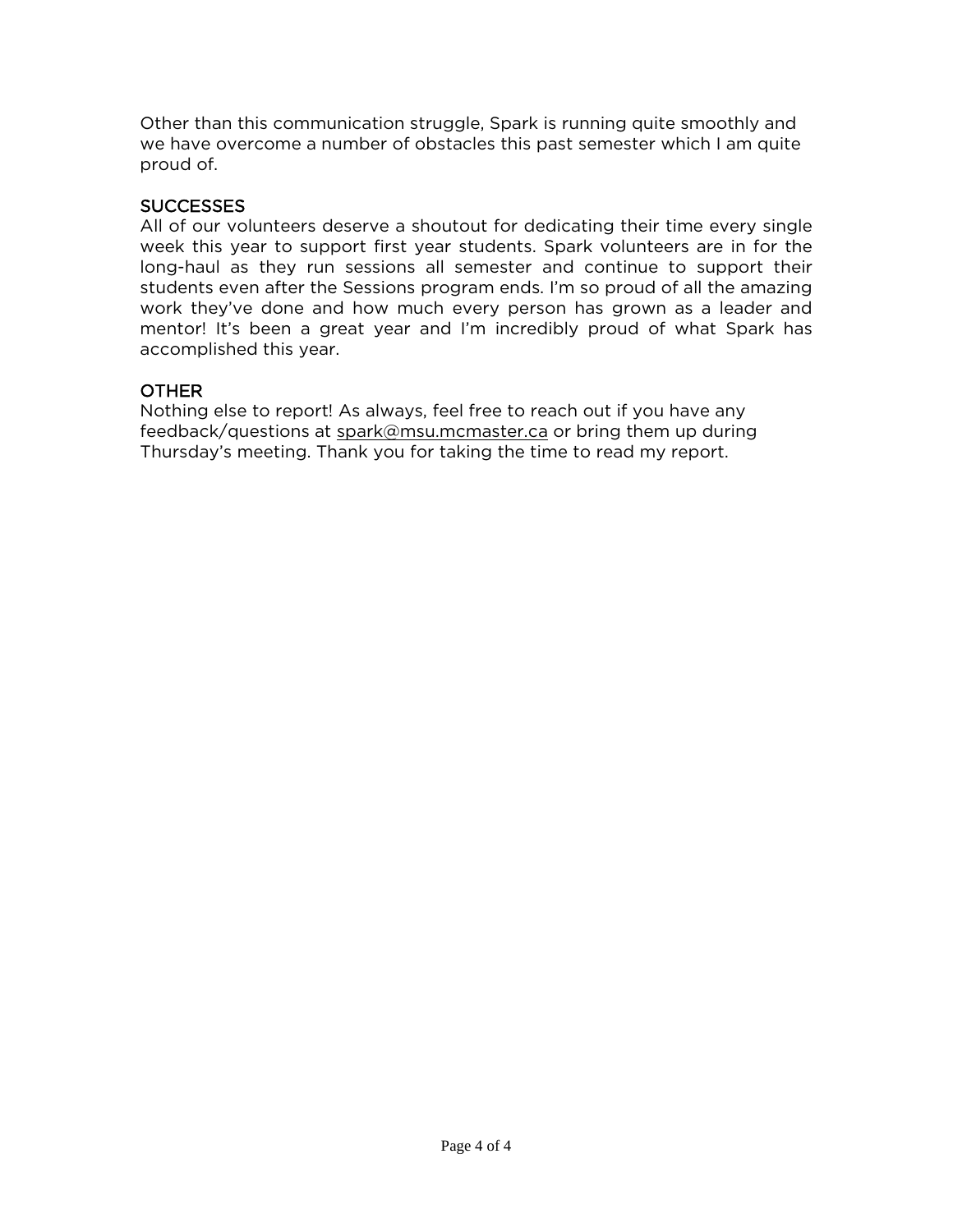# **REPORT**



# *From the office of the…* WGEN Coordinator

| TO:      | Members of the Executive Board            |
|----------|-------------------------------------------|
| FROM:    | Jocelyn Heaton                            |
| SUBJECT: | Women and Gender Equity Network Report #7 |
| DATE:s   | Feb 12th, 2019                            |

## **UPDATE**

Since the last report we ran a three day campaign and in the process of finalizing and planning our last campaign of the year, Making Waves. Bodies are Dope was somewhat successful, although a miscommunication with the Underground resulted in our posters not being printed and we think event attendance may have been low, in part due to the lack of advertisement. We have a new promotions strategy for our upcoming campaign and have our promo out early to encourage more attendance this time around. Additionally, Nealob the incoming Coordinator has taken on extra responsibilities and is now being paid. Although general volunteer engagement has improved, we have had a lot of problems with volunteers skipping shifts and not letting the Volunteer Coordinator know far enough in advance about shift conflicts, resulting in us having to close the space for a few hours when no volunteers are present.

## **SERVICE USAGE**

## **Physical Space**

In order to track usage, we have one volunteer per shift assigned to complete an intake form. Since the last report we have had four weeks of operation. From Feb 4th - 8th, 38.5% of intakes were completed reporting 29 space users. From Feb 11th - 15th, 38.5% of intakes were completed reporting 27 space users. From Feb 25th - Mar 1st, 38.5% of intakes were completed reporting 31 space users. From Mar 4th - 8th, 51.3% of intakes were completed reporting 31 space users. In this time we have received 1 disclosures of sexual assault. Given the low intake completion we assume that there are more users than counted accessing our space. We have offered the volunteers a deal that if they increase their intake completion up to 75% per week the exec gets to pie me in the face.

Since the last report we have seen a few isolated issues with volunteers and a more major issue with volunteers missing shifts which I will discuss below. Specifically we are having communication problems between volunteers and the Volunteer Coordinator resulting in missed shifts and volunteers being alone on shift.

#### **Resources**

We have given out 3 books since the last report and 7 binders. We finally received our total shipment of binders from our sponsor gc2b and now have all sizes.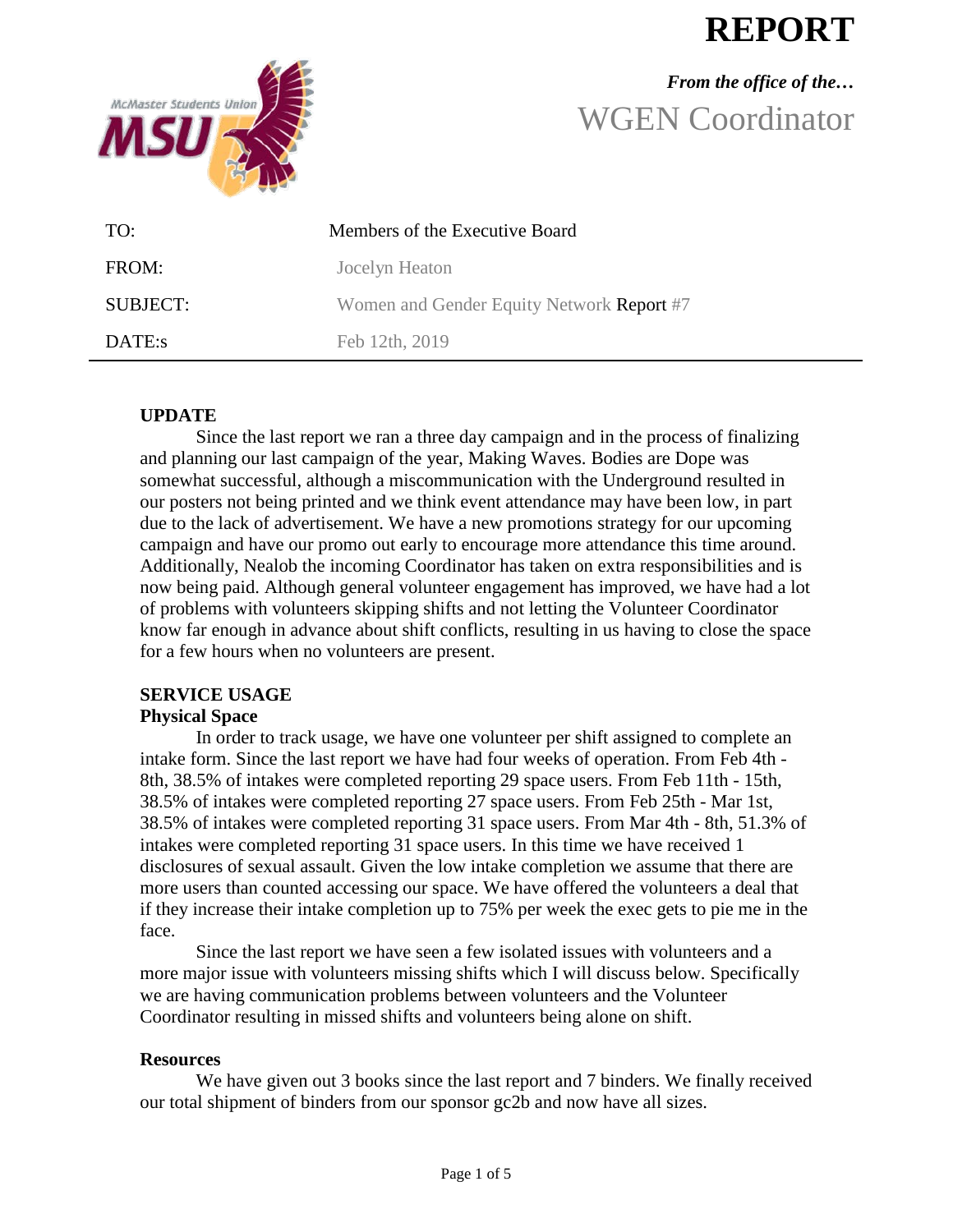#### **Social Media**

Our Facebook, Twitter and Instagram engagement has remained consistent, with increasing in engagement during our campaigns. We added a story highlight feature on Instagram which will hopefully keep people engaged and allow people to look back on content. We got 10 new likes on our FB page after launching our campaign this week and



## **PAST EVENTS, PROJECTS & ACTIVITIES**

Since the last report we completed our Bodies are Dope campaign. As mentioned in the update we had issues with promotions and so event attendance was low. However, those who did attend gave very positive feedback and we had a few people interested in getting involved with executive positions. The Womanists Black and Gendered healing group was the most successful event of the week and we are grateful to them for running this collaboration campaign with us.

#### **UPCOMING EVENTS, PROJECTS & ACTIVITIES**

Next week is Making Waves, a campaign on intersectional feminism. We have six events planned, two of which are more major speaking Events. Sandy Hudson, a cofounder of BLM Canada is coming on March 21st and Teddy Syrette, an Ojibwe Twospirit activist and artist is coming on March 22nd.

| <b>ACCOUNT CODE</b> | <b>ITEM</b>               | <b>BUDGET/COST</b> |
|---------------------|---------------------------|--------------------|
| 6102-0308           | <b>OPIRG</b> button maker | \$30.30            |
| 6102-0308           | <b>Trans(forming)</b> Mac | 474.13             |
| 6102-0308           | <b>MMPJ</b> collaboration | 87                 |

#### **BUDGET**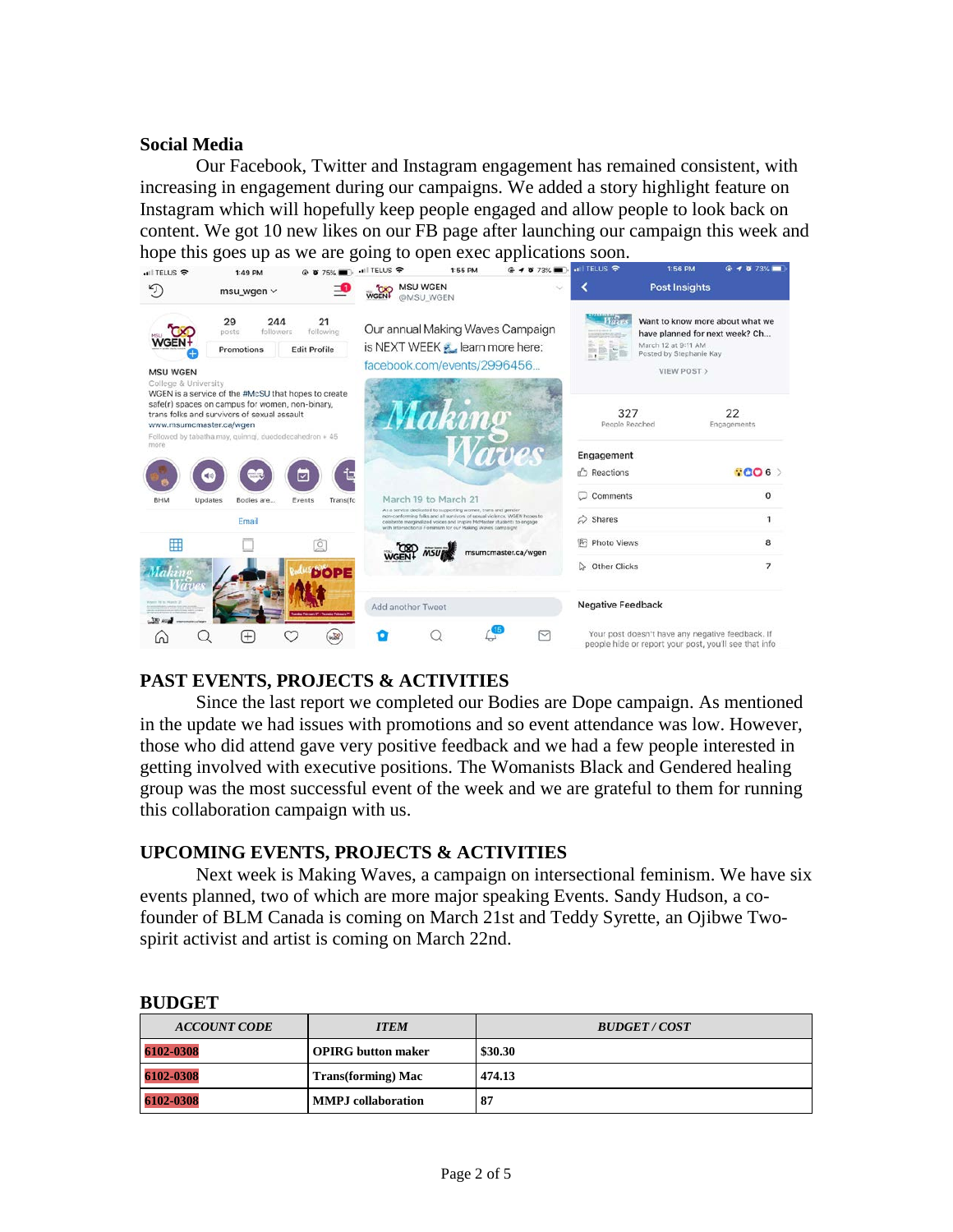| 6102-0308 | <b>Bodies are Dope</b>            | 306.94    |
|-----------|-----------------------------------|-----------|
| 6102-0308 | <b>Atrium Rental</b>              | 382       |
|           | <b>TOTAL SPENT IN LINE</b>        | \$1280.37 |
|           | <b>REMAINING IN LINE</b>          | \$1519.63 |
|           |                                   |           |
| 6103-0308 | <b>Clubs Button maker</b>         | \$12      |
| 6103-0308 | <b>WGENius prizes and food</b>    | \$186.23  |
| 6103-0308 | <b>Clubsfest tables</b>           | \$20      |
| 6103-0308 | Spooptacular props and food       | 118.85    |
| 6103-0308 | <b>Bounce check reimbursement</b> | $-36.79$  |
|           | <b>TOTAL SPENT IN LINE</b>        | \$300.29  |
|           | <b>REMAINING IN LINE</b>          | \$699.71  |
|           |                                   |           |
| 6501-0308 | Sponsorship poster                | \$55.00   |
| 6501-0308 | <b>Website banners</b>            | \$55.00   |
| 6501-0308 | <b>Hiring graphics</b>            | \$75      |
| 6501-0308 | <b>WGENious</b> package           | \$75      |
| 6501-0308 | <b>Survivors</b>                  | 35.65     |
| 6501-0308 | <b>Black and Gendered</b>         | 109.65    |
| 6501-0308 | Spooptacular package              | 150       |
| 6501-0308 | <b>Trans(forming)</b> Mac         | 275       |
| 6501-0308 | <b>Bodies are Dope</b>            | 275       |
| 6501-0308 | Miscellaneous charges             | 139.69    |
|           | TOTAL SPENT IN LINE               | \$1294.99 |
|           | <b>REMAINING IN LINE</b>          | \$205.1   |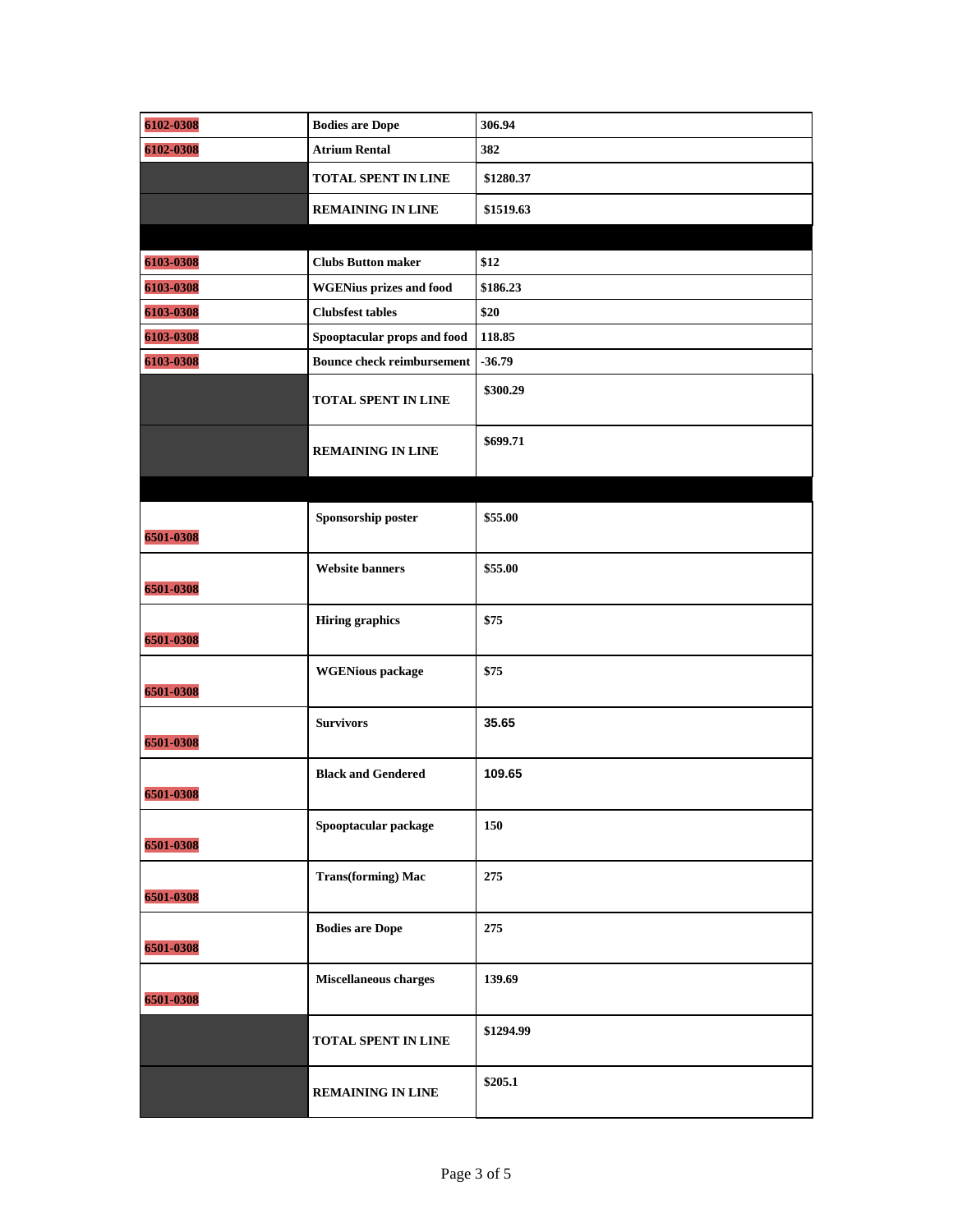|                                     |                                        | 420.63   |            |  |  |
|-------------------------------------|----------------------------------------|----------|------------|--|--|
| 6494-0308                           | Mistaken charge (2017-2018)            |          |            |  |  |
|                                     |                                        | 70       |            |  |  |
| 6494-0308                           | <b>Fall volunteer appreciation</b>     |          |            |  |  |
|                                     |                                        | $-50$    |            |  |  |
| 6494-0308                           | <b>Faculty Donation</b>                |          |            |  |  |
|                                     | TOTAL SPENT IN LINE                    | 440.63   |            |  |  |
|                                     | <b>REMAINING IN LINE</b>               | \$309.37 |            |  |  |
|                                     |                                        |          |            |  |  |
|                                     |                                        | \$273.16 |            |  |  |
| 6804-0308                           | <b>Training Weekend</b>                |          |            |  |  |
| 6804-0308                           | <b>Refresher Training</b>              | 351.73   |            |  |  |
|                                     | \$624.89<br><b>TOTAL SPENT IN LINE</b> |          |            |  |  |
|                                     | \$75.11<br><b>REMAINING IN LINE</b>    |          |            |  |  |
|                                     |                                        |          |            |  |  |
|                                     | <b>TOTALS</b>                          |          |            |  |  |
|                                     | TOTAL BUDGETED DISCRETIONARY SPENDING  |          | \$6,800.00 |  |  |
| TOTAL ACTUAL DISCRETIONARY SPENDING |                                        |          | \$3809.91  |  |  |
|                                     | REMAINING DISCRETIONARY SPENDING       |          | \$2990.09  |  |  |

## **VOLUNTEERS**

Our Safer(r) Space volunteers continue to improve their support and facilitation skills since our last training. Generally they are more engaged when exces check in on the space and there seems to be a better overall vibe. However, many volunteers miss shifts, or communicate on short notice they cannot attend. This has caused some problems with volunteers being alone or us needing to close the space for an hour when nobody can cover a shift. For this reason we have told volunteers they have to directly communicate with the Volunteer Coordinator when they need a cover so we can keep better track of when we need shift covers from the execs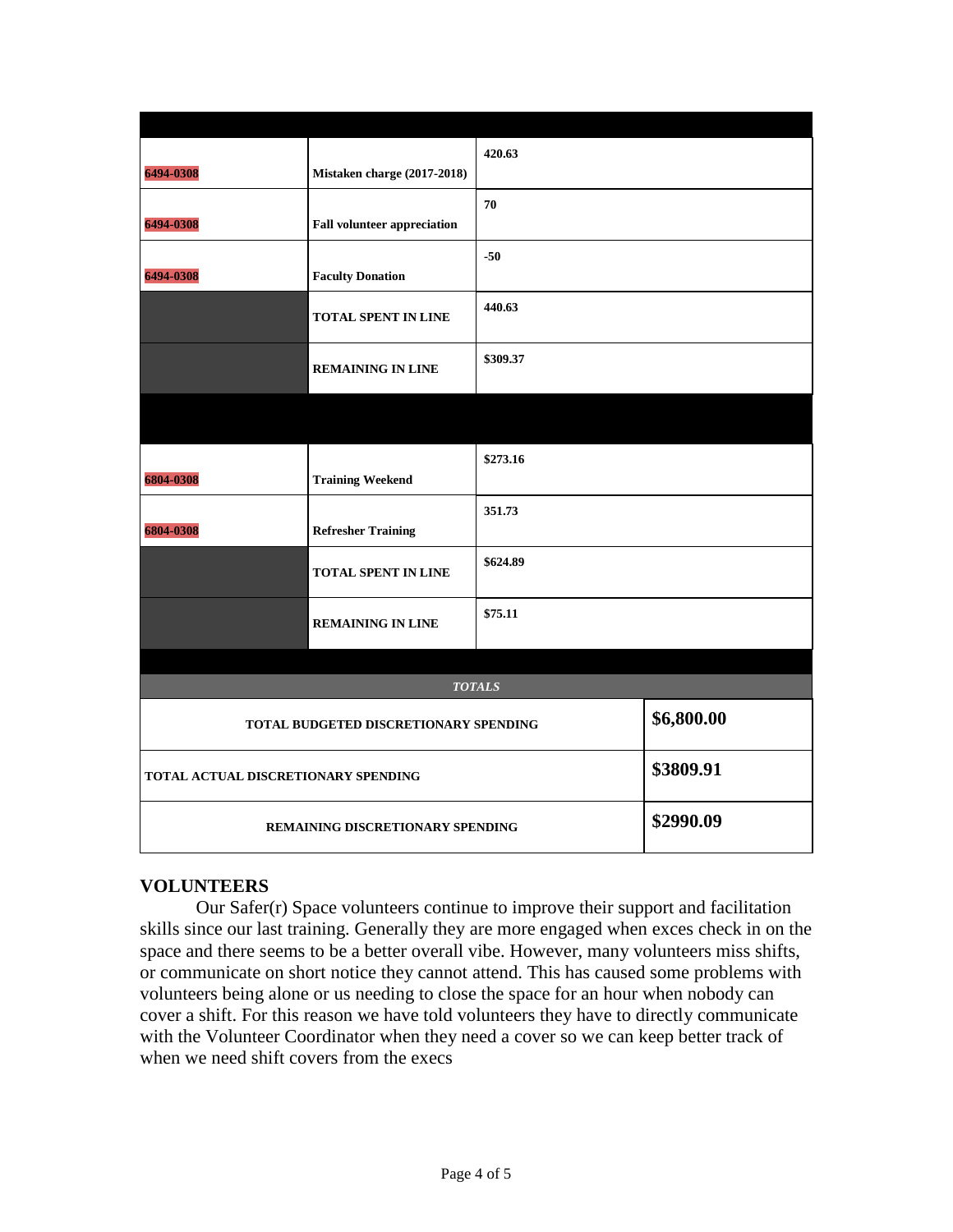Our Events Committee volunteers have improved a lot since my last report. They have attended all meetings and responded well when we reminded them of responsibility. I am hoping the campaign next week will run smoothly with their help.

I had to complete many of the tasks for our upcoming campaign without the support of my executive team due to a variety of personal and academic challenges requiring any of them to take breaks and step back from their roles for periods of time. I have felt the need to do a lot of extra work and reached out to full time staff for support during this time and was so happy to be supported here.

#### **CURRENT CHALLENGES**

One of my main challenges right now is keeping myself and my team motivated so close to the end of the year. Many of my execs are busy and stressed and I need to make sure that extra work doesn't end up overwhelming me.

#### **SUCCESSES**

I think our main success since the last report has been the improvement in volunteer engagement and facilitation skills. Although we have people missing shifts, the mood of our volunteers is a lot better and I think volunteers and users are having a much better experience in the space

## **OTHER**

Campaign promo for next week!

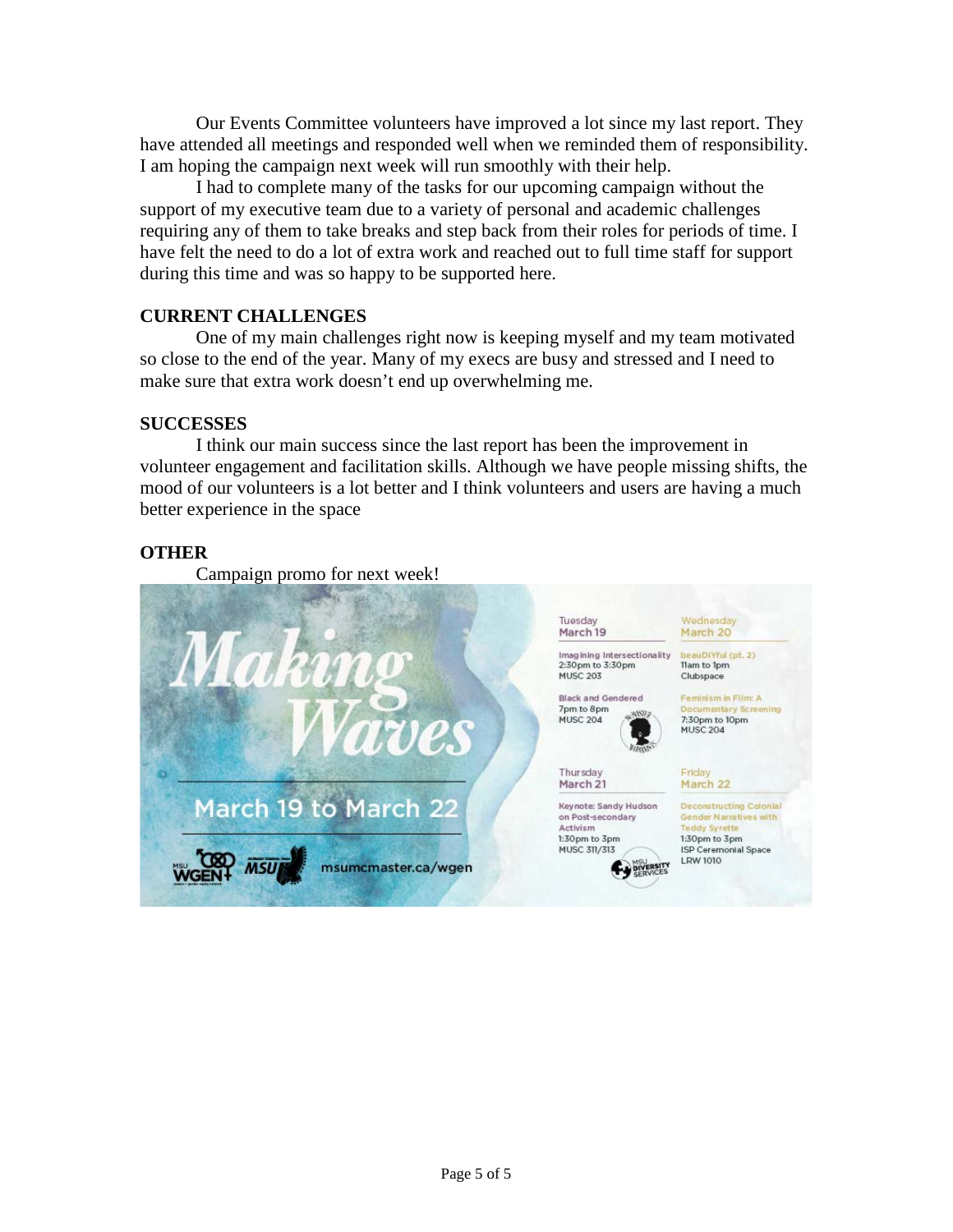



| TO:      | Members of the Executive Board           |
|----------|------------------------------------------|
| FROM:    | Anika Spasov, Incoming Spark Coordinator |
| SUBJECT: | <b>Spark Executive Job Descriptions</b>  |
| DATE:    | Friday, March 1st, 2018                  |

Dear Executive Board,

For the upcoming hiring of the 2018-2019 Spark Executive Team, I would like to add a new position: the Outreach and Engagement Coordinator.

Currently, there is no Executive position directly responsible for connecting with different first year groups to partner in programming. By introducing the new role of Outreach and Engagement Coordinator, I believe the individual will be able to make Spark's programming more innovative and better serve first years.

As part of their role, the Outreach and Engagement Coordinator will work closely with Spark Ambassadors and expand their presence. The Spark Ambassadors program invites first year students registered in Spark to become an Ambassador for the program where they will help promote our events, provide feedback on our operations, and assist in planning future events. The Spark Ambassadors program is currently run by the Volunteer Coordinator and Spark Coordinator. Both of these positions currently have a lot of responsibility, managing Spark's team of 40 volunteers and coordinating the logistics of Spark's yearlong, weekly programming. Spark Ambassadors involves its own set of logistics (scheduling, booking rooms, creating meeting agendas, etc.) that could be more efficiently coordinated if done so by an Executive member that is focused on Outreach and Engagement.

Another key responsibility of the Outreach and Engagement Coordinator will be coordinating Spark's involvement during Welcome Week. The Spark Coordinator is currently responsible for this task and it can be very challenging for them to effectively plan and communicate with Welcome Week Planners because of the time overlap with Spark volunteer hiring. While some Welcome Week planning can be done in the summer before Spark Team Leader hiring begins, a lot of Welcome Week scheduling is finalized late in the summer. This makes coordinating with other stakeholders to effectively run Spark events during Welcome Week extremely difficult as Spark completes hiring (reviewing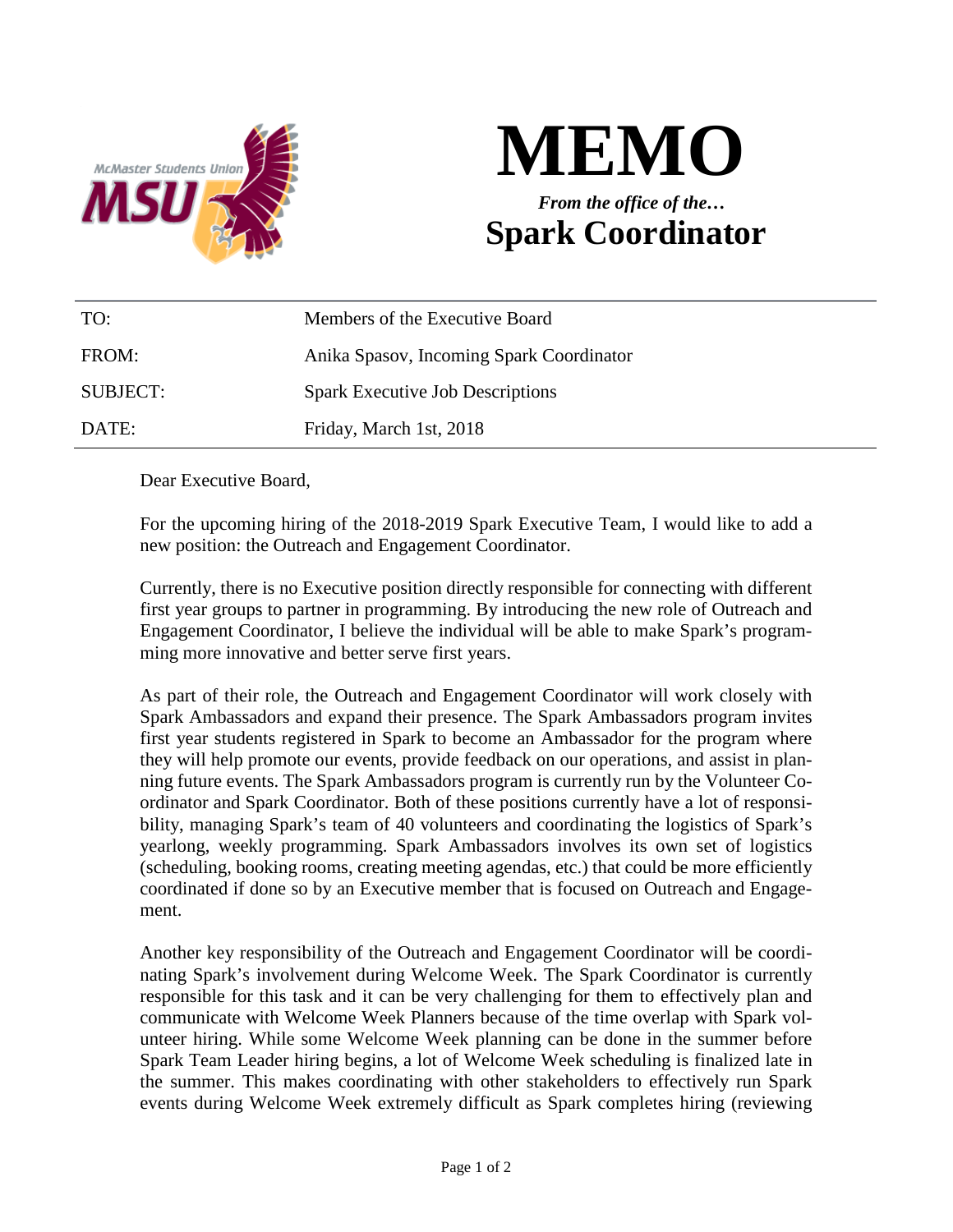approximately 200 applicants), volunteer training, and registering and scheduling approximately 250 students in Sessions during August and September. Shifting this Welcome Week responsibility to the Outreach and Engagement Coordinator would allow Spark to have an increased and better planned presence during Welcome Week.

In addition to running Spark Ambassadors and Welcome Week activities, the Outreach & Engagement Coordinator will act as one of the primary communicators with external groups, such as First Year Council, Residence Life, the Student Success Centre, and other MSU services to widely promote our programming. They will work in conjunction with the Promotions and Publications Coordinator to develop and execute a promotional strategy that effectively targets first year McMaster students.

Finally, the Outreach and Engagement Coordinator will work on collecting feedback from first years involved in both Spark's Sessions program and Spark's various events during the year. They will use this feedback to inform Spark's promotional strategy and improve our programming. We have consistently struggled with student engagement in second semester and by having an Executive member focus on and attempt to address this issue directly, I hope that Spark can improve its numbers of students in Term 2 Sessions.

It is for the above reasons that I would like to add the position of Outreach and Engagement Coordinator to the 2018-2019 Spark Executive.

Best,

Anika Spasov Incoming Spark Coordinator 2018-2019 McMaster Student's Union spasova@mcmaster.ca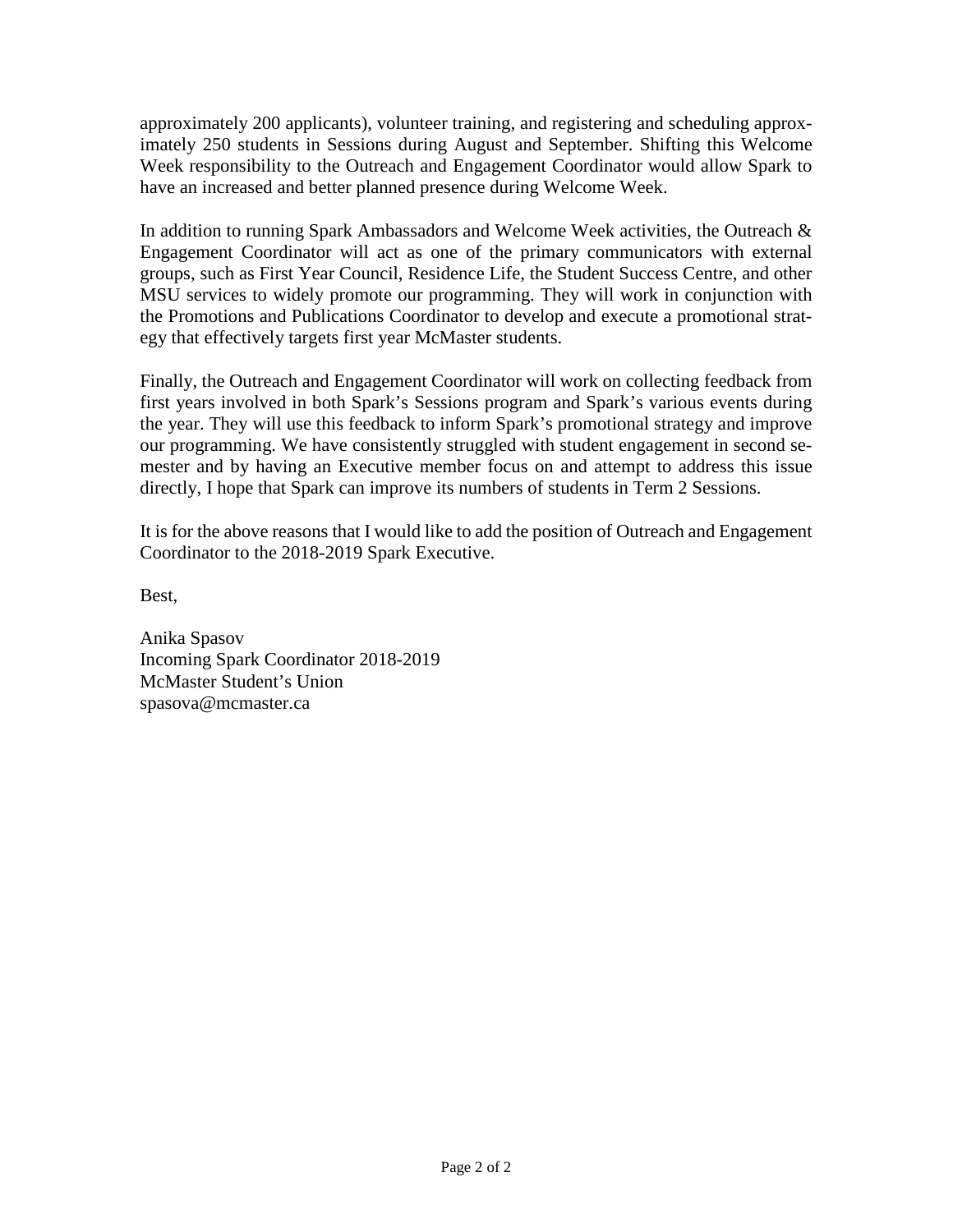

# OPERATING POLICY - MSU SPARK

## 1. PURPOSE

- 1.1 Spark will be a student-led, student-run service of the MSU that is devoted to setting the stage for student success in university through initiatives designed to:
	- 1.1.1 Provide students with small group environments that facilitate first-year growth, and build personal development and reflection skills for their undergraduate career;
	- 1.1.2 Encourage extracurricular participation by introducing first year students to campus services, clubs and leadership opportunities;
	- 1.1.3 Connect students to their peers and upper-year students to promote increased support on academic issues and associated first year challenges;
	- 1.1.4 Actively support the broader first year population by acting as a resource, identifying areas of need, and hosting workshops to address these areas.

## 2. OPERATING PARAMETERS

- 2.1 The structure of the Spark program shall be as follows:
	- 2.1.1 Participation in weekly sessions, which shall be comprised of small groups of first-year students and be led by two (2) non-first year, undergraduate Team Leaders. These sessions shall last the length of each term (Fall term and Winter term, respectively).
		- 2.1.1.1 Sessions will be between 1-2 hours and held once per week for the length of the term;
		- 2.1.1.2 The topics of each week's sessions will be planned by the Spark Coordinator in conjunction with the Vice-President (Administration) as necessary;
		- 2.1.1.3 A session may be comprised of leadership activities, presentations from speakers, discussions, journaling/reflection periods, games, and other activities deemed as appropriate by the Spark Coordinator;
	- 2.1.2 The provision of optional study groups and social events at various points throughout the term to promote building inclusive student learning communities;
	- 2.1.3 The provision of optional, open workshops twice each term to address the specific challenges faced by most first year students at relevant points throughout the year.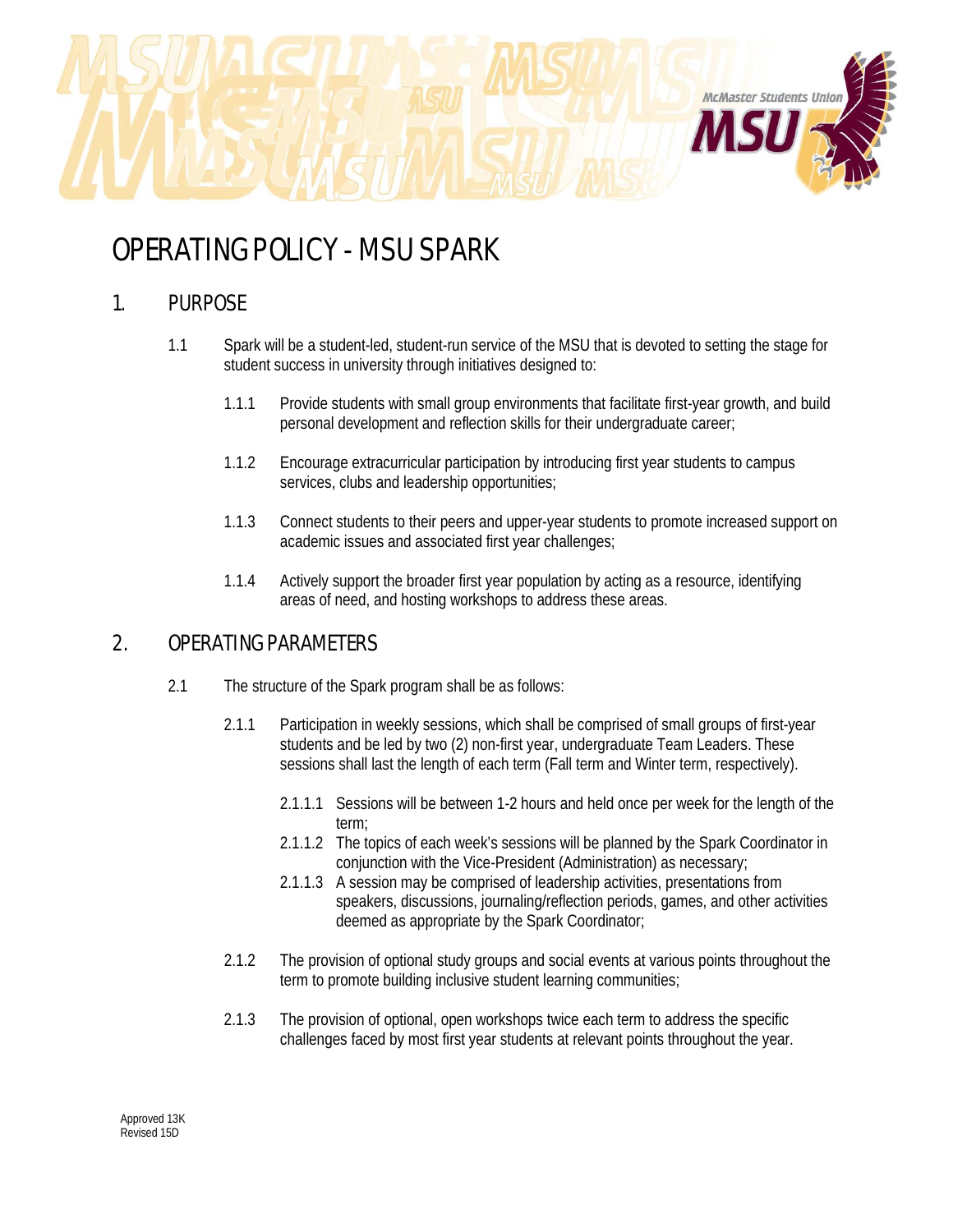- 2.2 The opportunity to participate in the Spark program is available to all eligible first-year students at no cost to the participant.
- 2.3 Spark shall be guided by the following learning outcomes:
	- 2.3.1 Providing a sense of comfort, connection, and support within the McMaster University;
	- 2.3.2 Appreciating the importance and value of extracurricular university involvement;
	- 2.3.3 Demonstrating self-reflection and the ability to identify opportunities for individual growth;
	- 2.3.4 Clarifying academic, personal, and career-related goals, while also helping students to create a plan of action to accomplish them;
	- 2.3.5 Facilitating an improved suite of leadership skills, including communication, teamwork, and conflict resolution.
- 2.4 Incoming or current first-year students shall sign up for Spark through an online application process for each term, respectively.
	- 2.4.1 The eligibility requirements for participation are as follows:
		- 2.4.1.1 The applicant is currently (or will be, in that calendar year), a Level I student at McMaster University;
		- 2.4.1.2 The applicant has not completed the Spark program in a previous term or previous year.
	- 2.4.2 Participants who have a high potential to benefit from the program may be given priority. Examples of these demographics include, but are not limited to, students on academic probation and first-generation students. All other spots will be provided on a first come, first served basis;
	- 2.4.3 The Spark Coordinator shall set the appropriate cap for the number of first-year participants, based on available resources, including but not limited to, volunteer, budgetary, and logistical constraints;
	- 2.4.4 Online applications will ask students questions in order to allow for the creation of diverse session groups. These groups should aim to include students with differing personal goals, faculty, personality type, comfort level, and history of prior involvement, among other items ;
	- 2.4.5 The application information will remain confidential to the Spark Coordinator.
- 2.5 Spark shall aim to accomplish the following wherever possible:
	- 2.5.1 Forming and maintaining personal connections and relationships between students;
	- 2.5.2 Forming and maintaining personal connections between first year students and upper year students;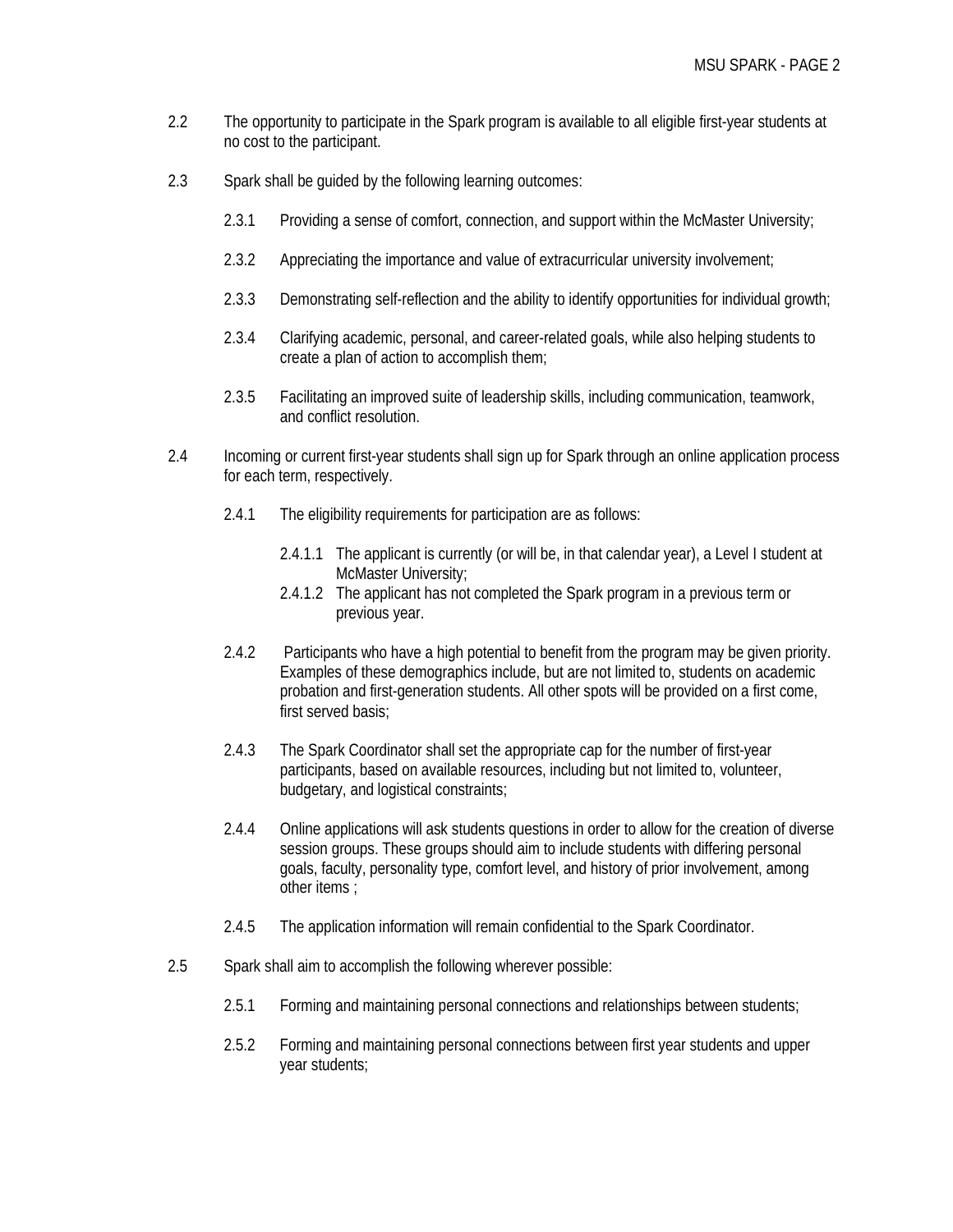- 2.5.3 A certificate of completion shall be granted to participants who attend and participate in a minimum of 8 weekly sessions.
- 2.6 Additional recognition events for student participants may be planned at the discretion of the Spark Coordinator.

## 3. PERSONNEL STRUCTURE

- 3.1 The Spark Coordinator, who shall:
	- 3.1.1 Be responsible for the planning and promoting of Spark over the summer and managing Spark throughout the academic year;
	- 3.1.2 Perform duties outlined in the Spark Coordinator job description;
	- 3.1.3 Be hired by a hiring committee struck by the Executive Board that shall consist of:
		- 3.1.3.1 The Vice-President (Administration);
		- 3.1.3.2 The outgoing Spark Coordinator (if applicable);
		- 3.1.3.3 One (1) Executive Board member.
- 3.2 The Spark Volunteer Coordinator, who shall:
	- 3.2.1 Be responsible for the scheduling, supporting, and assisting with training of all volunteers;
	- 3.2.2 Perform duties outlined in the Spark Volunteer Coordinator job description;
	- 3.2.3 Be selected by the Spark Coordinator through an application and interview process.
- 3.3 The Spark Promotions Coordinator who shall:
	- 3.3.1 Be responsible for coordinating outreach and promoting the role of Spark for first year students;
	- 3.3.2 Perform duties outlined in the Spark Promotions Coordinator job description;
	- 3.3.3 Be selected by the Spark Coordinator by an application and interview process.
- 3.4 The Spark Sessions Coordinator(s) who shall:
	- 3.4.1 Be responsible for the research and development of all Spark sessions;
	- 3.4.2 Perform duties outlined in the Spark Sessions Coordinator job description;
	- 3.4.3 Be selected by the Spark Coordinator by an application and interview process.
- 3.5 The Spark Events Coordinator(s) who shall:
	- 3.5.1 Be responsible for creating and implementing inclusive social events for both Spark students and the broader first year community, as well as four (4) large scale workshops focused on first year success.
	- 3.5.2 Perform duties outlined in the Spark Events Coordinator job description;
	- 3.5.3 Be selected by the Spark Coordinator by an application and interview process.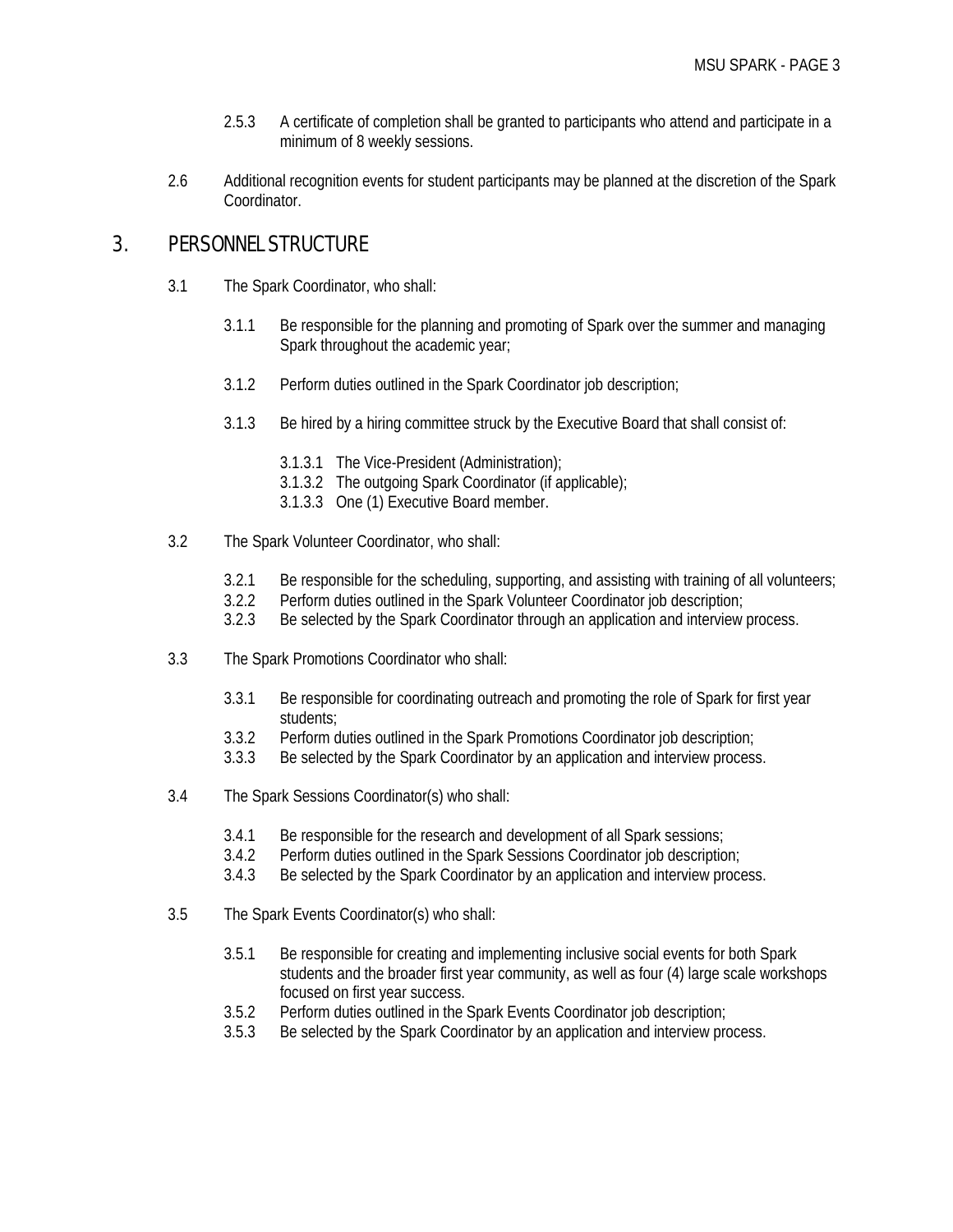- 3.6 The Spark Publications Coordinator, who shall:
	- 3.6.1 Be responsible for the creation of engaging and informative materials for first year students;
	- 3.6.2 Perform duties outlined in the Spark Publications Coordinator job description;
- 3.6.3 Be selected by the Spark Coordinator by an application and interview process 3.7 The Spark Outreach and Engagement Coordinator, who shall:
	- 3.7.1 Be responsible for connecting with various first-year groups to partner in programming, collaborating with various McMaster services and enhancing Spark's presence on campus
		- 3.7.2 Perform duties outlined in the Spark Outreach and Engagement job description
		- 3.7.3 Be selected by the Spark Coordinator by an application and interview process 3.6.3
- 3.73.8 The Team Leaders, who shall:
	- 3.7.13.8.1 Be student volunteers who lead the weekly sessions with first year students;
	- 3.7.23.8.2 Regularly engage in informal meetings with Spark students;<br>3.7.33.8.3 Perform the duties outlined in the Team Leader job description
	- Perform the duties outlined in the Team Leader job description;

3.7.43.8.4 Be selected by the Spark Coordinator through an application and interview process;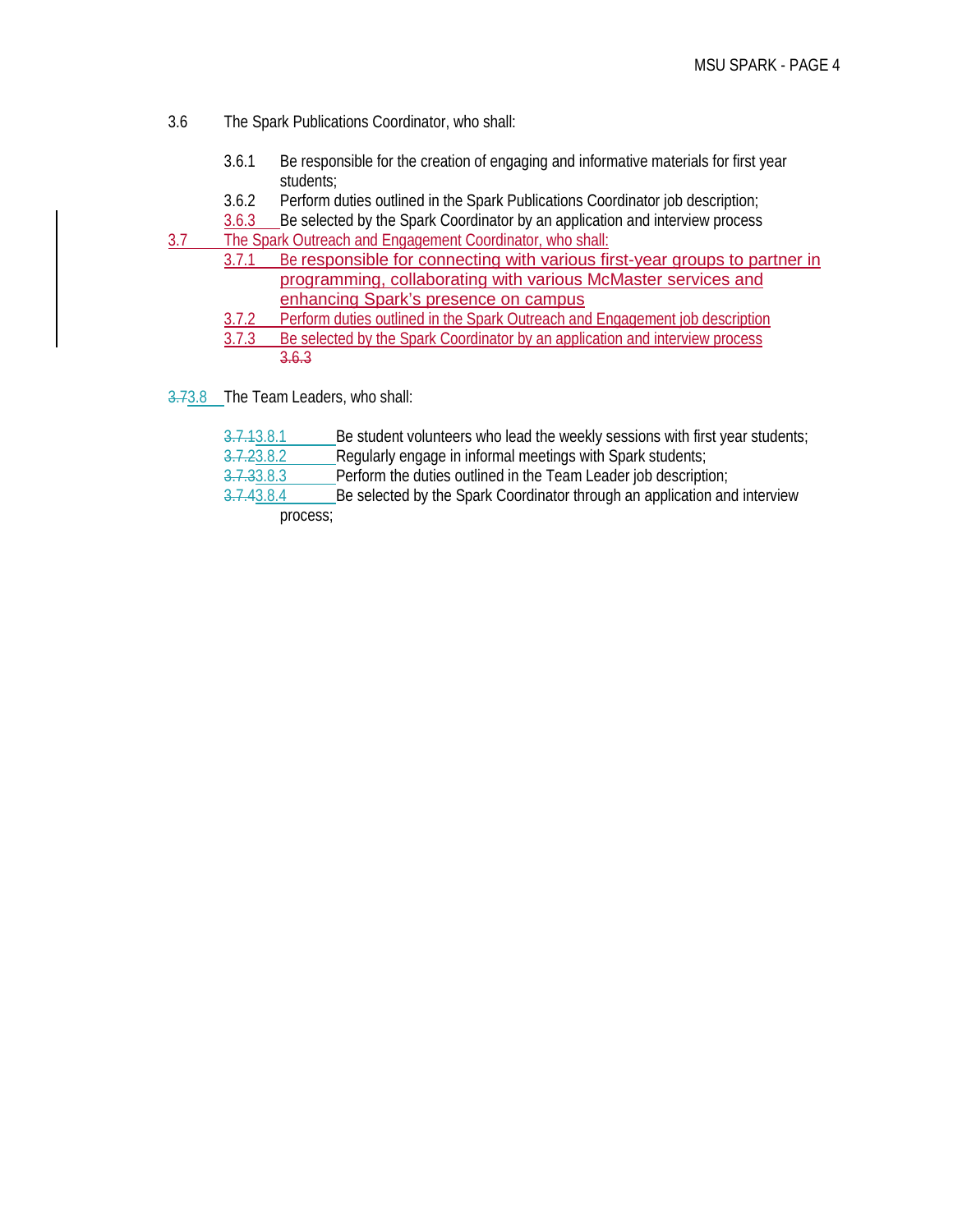

# JOB DESCRIPTION

Volunteer

| <b>Position Title:</b> | <b>Spark Outreach &amp; Engagement Coordinator</b> |
|------------------------|----------------------------------------------------|
|                        |                                                    |
| Term of Office:        | May 1 - April 30                                   |
|                        |                                                    |
| <b>Supervisor:</b>     | <b>Spark Coordinator</b>                           |
| <b>Remuneration:</b>   | Volunteer position                                 |
|                        |                                                    |
| <b>Hours of Work:</b>  | 5-7 hours per week                                 |

#### **General Scope of Duties**

The Outreach & Engagement Coordinator is responsible for connecting with various first-year groups to partner in programming, collaborating with various McMaster services and enhancing Spark's presence on campus. The Outreach & Engagement Coordinator will also co-lead the creation of a promotional strategy in conjunction with the Promotions & Publications Coordinator. They will also be responsible for overlooking the Spark Ambassadors program and coordinating Spark's involvement during Welcome Week. The role will also include collecting feedback from students and aiding in the creation and orchestration of functions with the Events Coordinators, various MSU Services and external groups.

| <b>Major Duties and Responsibilities</b>      |                |                                                                                                                                                                                                                                                                                                                                                                                                                                                                                                                                                                                                                                                                                                                                                                            |  |  |
|-----------------------------------------------|----------------|----------------------------------------------------------------------------------------------------------------------------------------------------------------------------------------------------------------------------------------------------------------------------------------------------------------------------------------------------------------------------------------------------------------------------------------------------------------------------------------------------------------------------------------------------------------------------------------------------------------------------------------------------------------------------------------------------------------------------------------------------------------------------|--|--|
| <b>Category</b>                               | <b>Percent</b> | <b>Specifics</b>                                                                                                                                                                                                                                                                                                                                                                                                                                                                                                                                                                                                                                                                                                                                                           |  |  |
| Communication and<br><b>Planning Function</b> | 55%            | Create and implement a student recruitment strategy<br>٠<br>Aid the Spark Coordinator in understanding the service's<br>$\blacksquare$<br>promotional needs<br>Work with various McMaster groups to promote student<br>$\blacksquare$<br>registration to incoming first years students<br>Work with the Promotions & Publications Coordinator to have<br>promotional tools designed<br>Work with Events Coordinators for student recruitment events<br>$\blacksquare$<br>Assist in the promotions for staff and student recruitment for<br>$\blacksquare$<br>the Spark mentorship program and Spark events<br>Aid Spark Coordinator in implementing student engagement<br>$\blacksquare$<br>with Spark during Welcome Week<br>Collect and share feedback<br>$\blacksquare$ |  |  |
| <b>Supervisory Function</b>                   | 35%            | Assist the Spark Coordinator with the planning,<br>$\blacksquare$<br>implementation, and maintenance of the Spark Ambassadors<br>Program<br>Lead and plan weekly Spark Ambassadors meetings<br>٠                                                                                                                                                                                                                                                                                                                                                                                                                                                                                                                                                                           |  |  |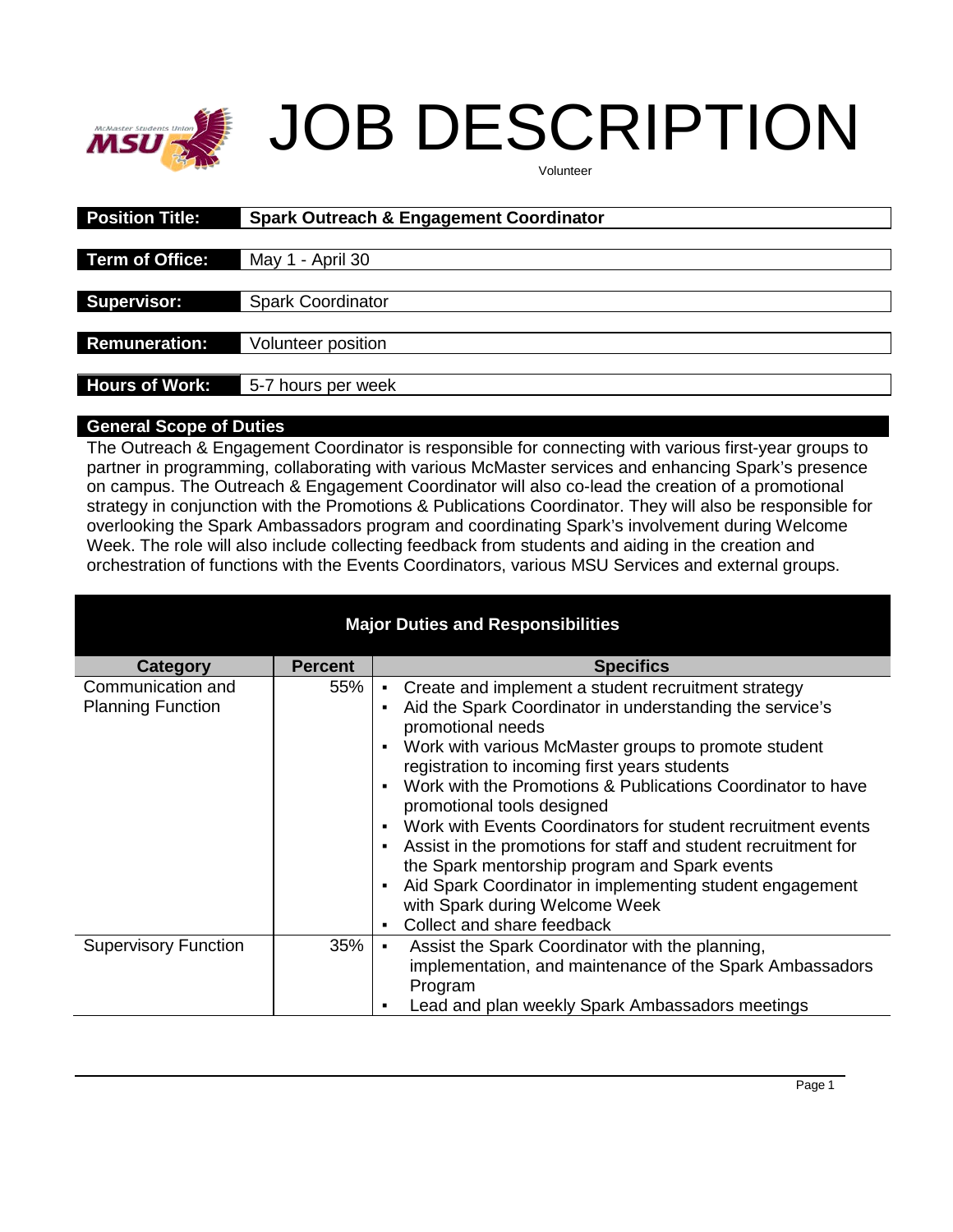|       |     | Respond to Spark Ambassador needs on a variety of issues,       |
|-------|-----|-----------------------------------------------------------------|
|       |     | including but not limited to, last-minute availability changes, |
|       |     | program concerns, etc.                                          |
|       |     | Positively engage with Spark Ambassadors and aid in             |
|       |     | developing leadership skills and responsibility                 |
| Other | 10% | Attend all Executive Team meetings                              |
|       |     | Work with the other Executive Team members to plan and          |
|       |     | conduct the volunteer application and interview process         |
|       |     | Regularly update the transition report throughout the duration  |
|       |     | of the term.                                                    |
|       |     | Other tasks as assigned by the Coordinator<br>$\blacksquare$    |

#### **Knowledge, Skills and Abilities**

- Organization and time management skills
- Strong written and verbal communication skills
- **•** Strong interpersonal and communication skills to foster positive relationships with students
- Excellent speaking, listening, and facilitation skills
- Sensitivity to diverse lived experiences from a wide range of backgrounds
- Ability to recognize and respond effectively to student concerns
- Experience in conflict mediation is an asset
- Ability to balance multiple duties and schedule multiple events
- Ability to work independently
- Creativity and innovation regarding student engagement techniques
- Ability to work collaboratively with multiple stakeholders
- Passionate about first year success

#### **Effort & Responsibility**

- Required to think creatively
- Required to design and implement promotional campaigns, collaboratively
- Required to design and implement student recruitment strategies
- Attention to detail
- Effort required to enhance student engagement with the service
- Expected to interact closely with other Spark members, students and various other stakeholders
- The Outreach & Engagement Coordinator is expected to be a positive role model within Spark and beyond, maintaining professionalism with all members of the program

#### **Working Conditions**

- Time demands may exceed stated hours of work
- Most work can be completed in a shared office or at home

#### **Training and Experience**

- Previous leadership or mentorship experience is an asset but **not** required
- Training will be provided by the Spark Coordinator

#### **Equipment**

**•** Personal computer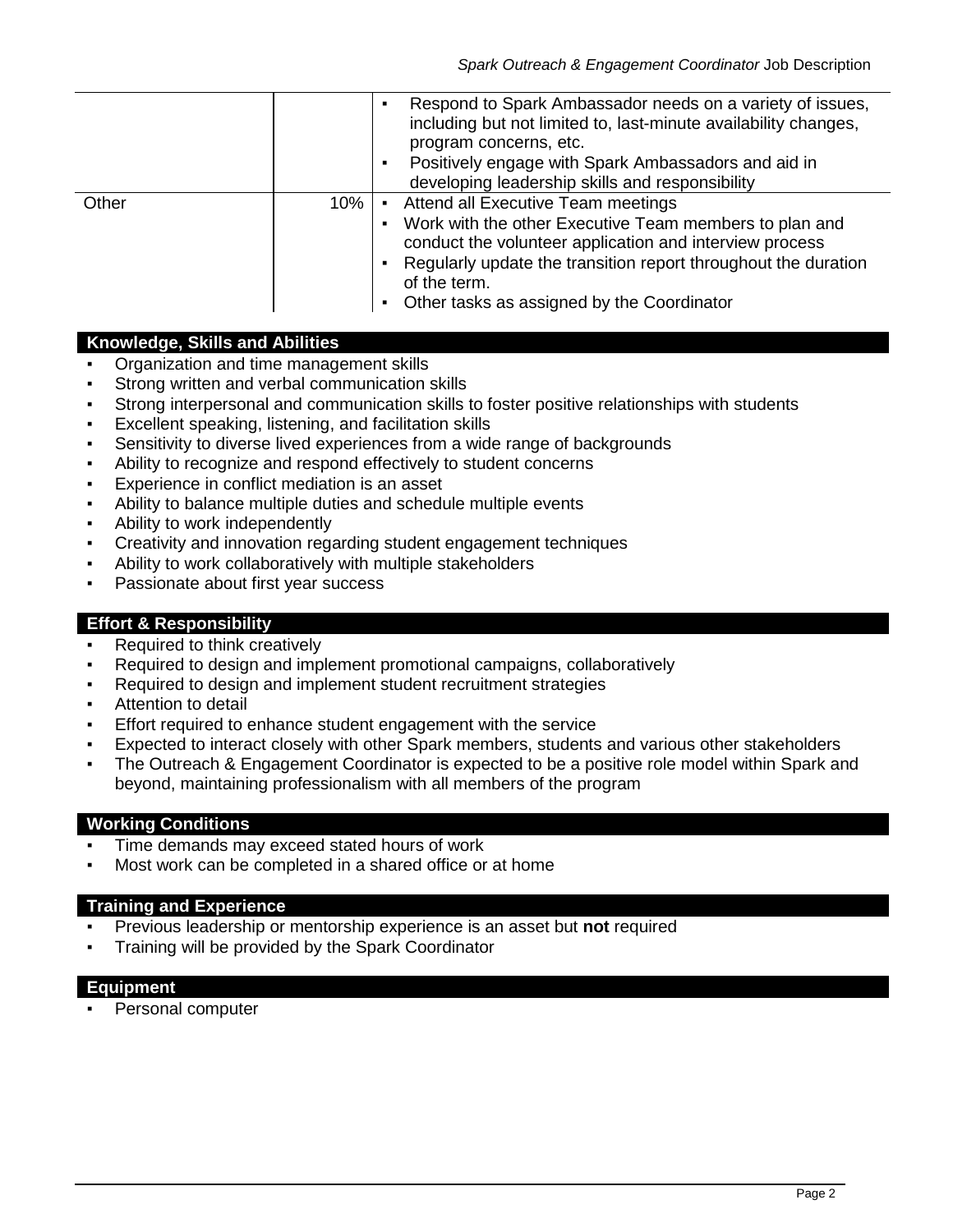

# REPORT From the office of the… SWHAT PTM

| TO:      | Members of the Executive Board |
|----------|--------------------------------|
| FROM:    | Sowmya Karthikeyan             |
| SUBJECT: | EB Report 7                    |
| DATE:    | March 14, 2019                 |

## YEARPLAN UPDATE

Between my last EB report and now, SWHAT has had a lot of things happen. As per my year plan, we have begun hiring for 2019-2020 year. We just recently closed our exec applications and our volunteer (dispatcher and walker) applications are currently open. We have also begun our March Walka-thon, we are donating to the Neighbor - to – neighbor foundation. We are also continuing the non-binary scheduling method that was piloted in February. Overall, the service continues to thrive and it looks like it will be well set up for next year.

## SERVICE USAGE

Service usage has remained consistent. We average around 7-10 walks on weeknights and 2-3 walks on weekends. We have quite a few regular users, many of whom have made efficient use of our online walk form. We are looking to further increase this usage during the walk-a-thon. In the past, our march walk-a-thon has not been as successful as the November one. For this reason, we are promoting the event more heavily so as to increase our walk numbers.

## PAST EVENTS, PROJECTS & ACTIVITIES

As mentioned previously, we began hiring for our 2019-2020 team. We just recently closed our Executive team hiring applications; therefore we should have a confirmed executive team soon. This leads nicely into our volunteer hiring (which is currently open). We will spend the remainder of March, up into early April, doing volunteer hiring. Usually, half of our current walkers come back, so we only need to about 30 new hires in order to create a full volunteer team. Our promotions for the walk-a-thon are helping us to promote volunteer hiring. In addition, we will also be organizing a Facebook raffle, in order to gain more social media awareness. We also have two "walking with dogs" days planned, hopefully this will attract more people to the office, either to get walks or to get more information.

It is currently walk-a-thon month. Our promotions system is very similar to last time, in that we are running our SWHATted at Mac Campaign. We have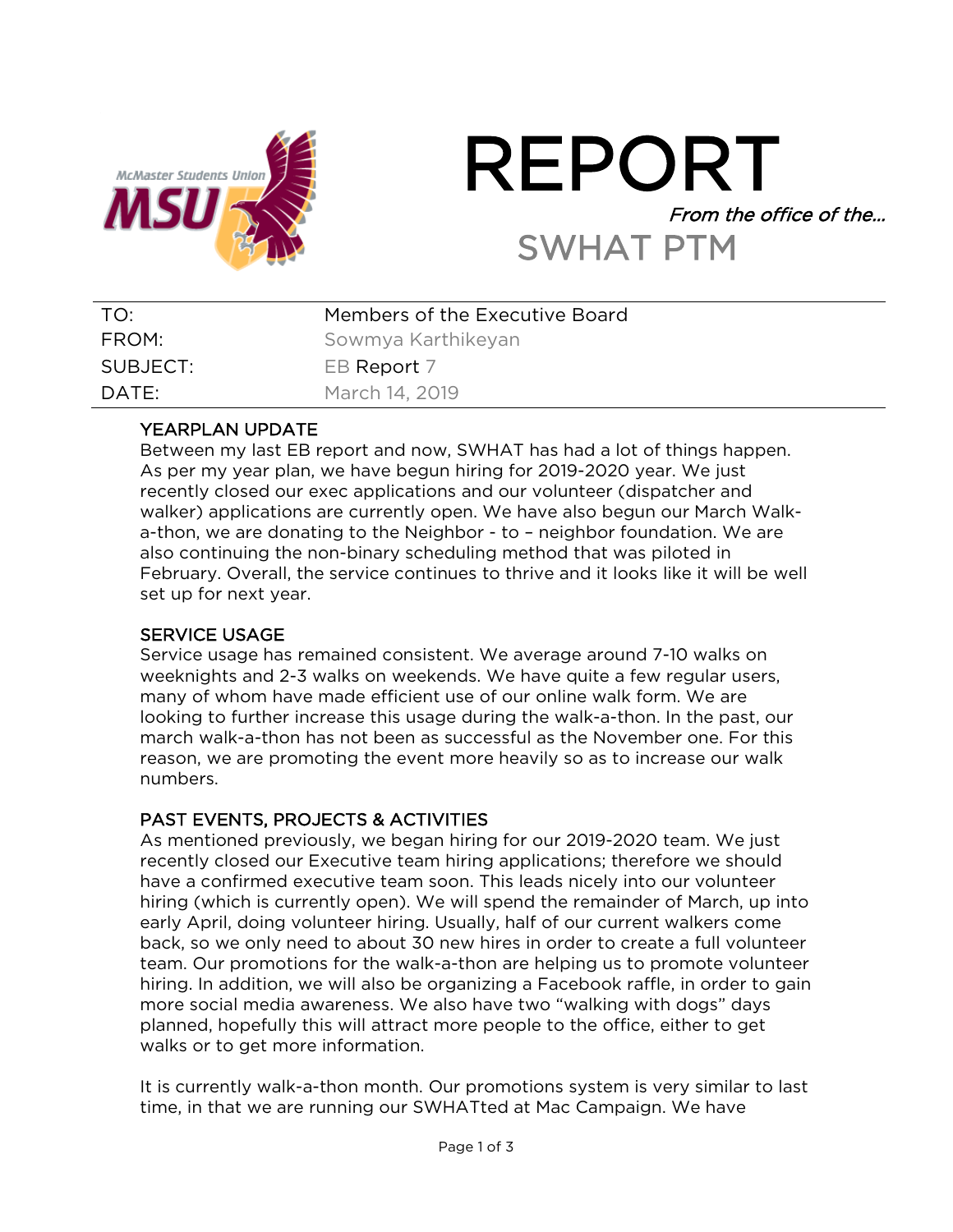currently raised 53\$, we are expecting to raise around 200\$. In addition to the promoting the month on our social media, we have also set up client only raffle. Students that use SWHAT have the opportunity to enter into a raffle, and therefore, get the chance to win a SWHAT sweater and lanyard. We thought that this was a good way to appreciate our users and thank them.

## UPCOMING EVENTS, PROJECTS & ACTIVITIES

Since the year is ending, we do not have many future events planned. The few events that we are planning are internal and for volunteer appreciation. We are still considering doing some Thode-pop ups during exam time. On these nights, we would have some walk teams stationed at Thode so that they are able to provide walks directly from the location. Otherwise, external we will be continuing to promote our hiring, and complete the full 2019-2020 team.

In term of volunteer appreciation, we have closing ceremonies planned. This will take place early April, and it is a way to bring together all our volunteers before they all begin to go back home.

## BUDGET

The below budget breakdown shows most of the spending that we have done. Additionally, we had some issues with the sweaters where they were shipped without the design on them. When looking back, I found that our artwork had been deleted from their system of company from where we ordered. For this reason, however, they did not charge us for the artwork. So we are in the process of sending back the sweaters and having the artwork put on them. We have enough money remaining in our Volunteer Appreciation line and our Office supplies in order to support this.

| <b>ACCOUNT</b><br><b>CODE</b>       | <i><b>ITEM</b></i>         | <b>BUDGET / COST</b> |
|-------------------------------------|----------------------------|----------------------|
|                                     |                            |                      |
| 5003-0117                           | <b>TOTAL SPENT IN LINE</b> | 335.96               |
| <b>Office Supplies</b>              | <b>REMAINING IN LINE</b>   | 864.04               |
|                                     |                            |                      |
|                                     |                            |                      |
| 6102-0117                           | TOTAL SPENT IN LINE        | 319                  |
| <b>ANNUAL</b><br><b>CAMPAIGNS</b>   | <b>REMAINING IN LINE</b>   | 281                  |
|                                     |                            |                      |
|                                     |                            |                      |
| 6501-0117                           | <b>TOTAL SPENT IN LINE</b> | 1430.06              |
| $ADV.$ &<br>PROMO.                  | <b>REMAINING IN LINE</b>   | 69.64                |
|                                     |                            |                      |
|                                     |                            |                      |
| 6804-0117                           | <b>TOTAL SPENT IN LINE</b> | 288.91               |
| <b>VOLUNTEER</b><br><b>TRAINING</b> | REMAINING IN LINE          | 211.09               |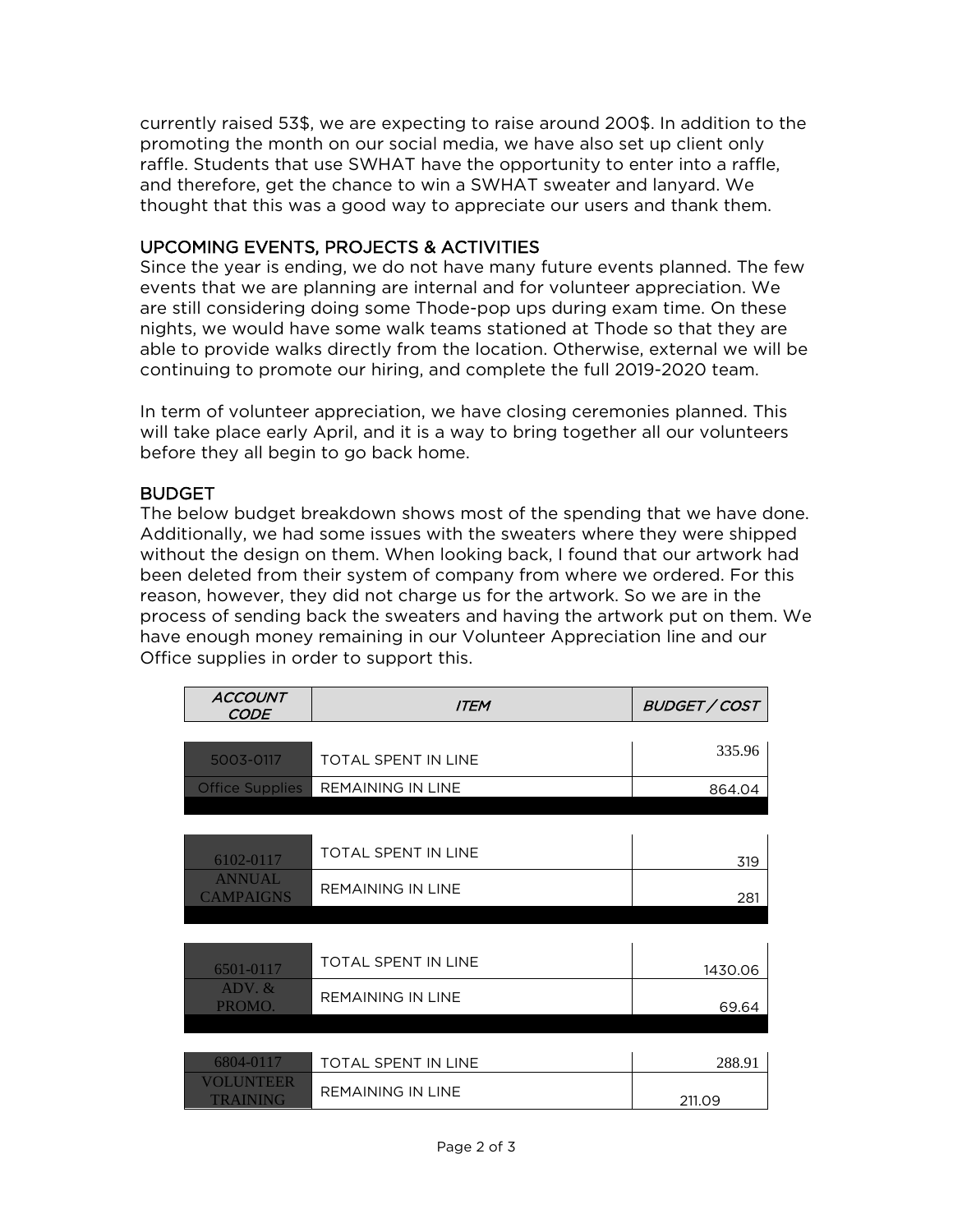| 6494-0117                               | <b>TOTAL SPENT IN LINE</b> |         | 1533.73  |
|-----------------------------------------|----------------------------|---------|----------|
| <b>VOLUNTEER</b><br><b>RECOGNITION</b>  | <b>REMAINING IN LINE</b>   |         | 266.27   |
|                                         |                            |         |          |
| 6633-0117                               | <b>TOTAL SPENT IN LINE</b> |         | 150      |
| <b>TEAM</b><br><b>UNIFORMS</b>          | <b>REMAINING IN LINE</b>   |         | 150      |
| <b>TOTALS</b>                           |                            |         |          |
| TOTAL BUDGETED DISCRETIONARY SPENDING   |                            |         | 10 000   |
| TOTAL ACTUAL DISCRETIONARY SPENDING     |                            |         | 10389.09 |
| <b>REMAINING DISCRETIONARY SPENDING</b> |                            | 4650.91 |          |

## VOLUNTEERS

We have no volunteer based issues; everyone is very comfortable with the service. We have been able to build a strong community. We were a little disappointed with the low number of SWHAT volunteers that applied to the exec positions. We are unsure as to why this was the case, but when ask for feedback in the future, we are hoping to gather more info as to why this was.

## CURRENT CHALLENGES

We recently had some issues with Walk-a-thon Promotions. One of my execs has reached out asking to design some promo as we were running low on our Advertising budget. In the past, we usually use old Walk-a-thon promotional material, therefore we didn't account for this when we were planning our budget. We were lucky and very thankful for Wooder for covering this expense for us. However, for the future, I am wondering about the process of moving money around between budget lines. We do have the money to be able to pay for the promotional material, however, it would have had to come out of a different budget line!

## **SUCCESSES**

The service has a number of regular clients and it is evident that they are very comfortable with our walkers. Our volunteers have also been wonderful with working on busy nights but also being comfortable in letting the execs know when they need some breaks. This allows us to make sure that the volunteers don't get burnt out on busy nights.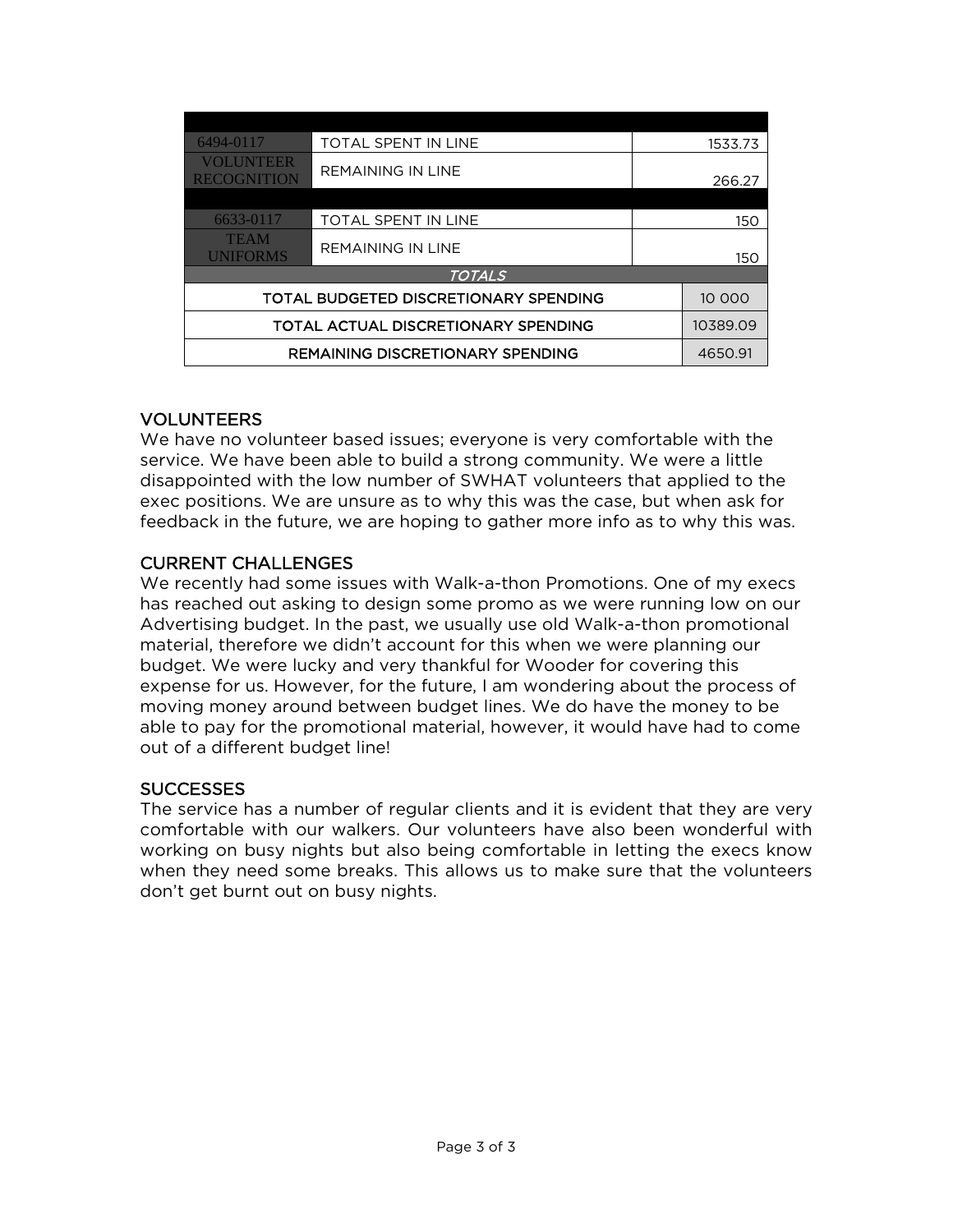## SCSN Review 2019

## Service Mandate

The Student Community Support Network (SCSN) is a McMaster Student Union (MSU) service, which purpose is to develop and strengthen relationships between McMaster students and the various members of the community surrounding McMaster. This service also provides support to offcampus students including providing information, resources, programming, and community advocacy. They often collaborate with many community stakeholders including the Off-Campus Resource Center (OCOR), the Society of Off-Campus Students (SOCS), The Student Success Center, The Ainslie Wood and Westdale Community Association, The MSU Maroons, and other MSU Services.

SCSN is led by a Part-Time Manager, who oversee all of the activities and initiatives held under the service. The executive team consists of the Volunteer Coordinator, Promotions Executive, the Social and Political Advocacy Coordinator, and the Events Coordinator. General volunteers are called "Community Connectors".

## External Data

An online survey was open on the MSU website from February 21, 2019 to March 6th, 2019. Overall, 27 individuals filled out the survey. The majority of students were in fourth year off campus students living in student houses. The survey asked 18 questions regarding the service mandate and execution.

Overall respondents had mixed response when asked if SCSN is meeting their mandate. Only 37% of respondents agreed that SCSN was meeting their mandate in regard to "SCSN provides support to off-campus students including providing information, resources, programming, and community advocacy". While only 26% of respondents agreed that SCSN was meeting the second half of their operating policy "SCSN develops and strengthens relationships between McMaster students and the various members of the community surrounding McMaster".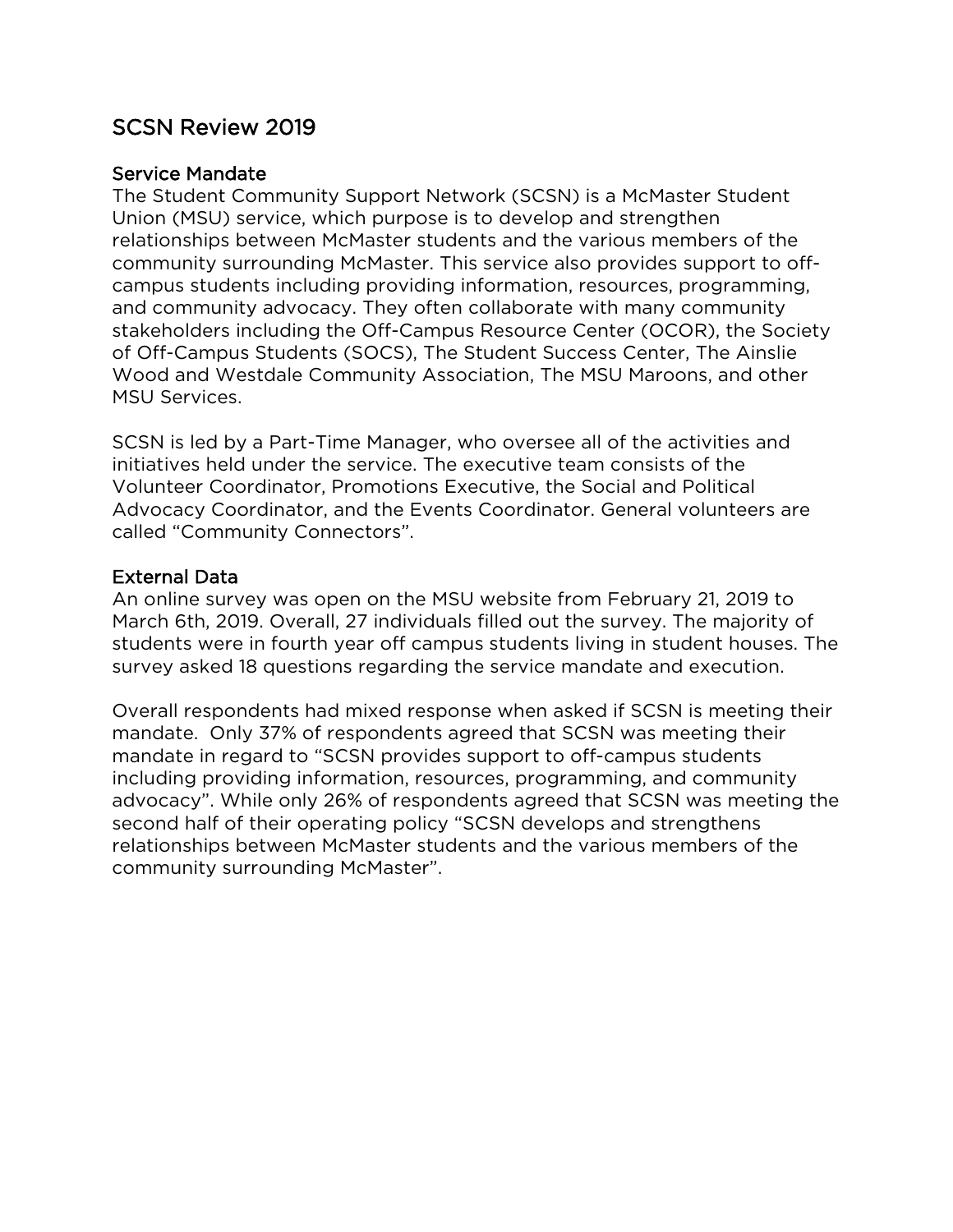

Taking a closer look, the data we can see what facets of SCSN student are uncomfortable with. Outlined below are the results from three questions revealing around interactions with the service. In the graphs below 1 = strongly disagree, 7 = strongly agree.

Overall, the majority of students either feels neutral or disagree with the statement. What is more staggering is the 15 responses for each response denoted that the "individual had never needed to engage with SCSN in that aspect". This brings up an important question on how to make individuals feel comfortable engaging with SCSN and requires us to take a critical eye to SCSN's mandates, and whether they are still serving a need in the community.

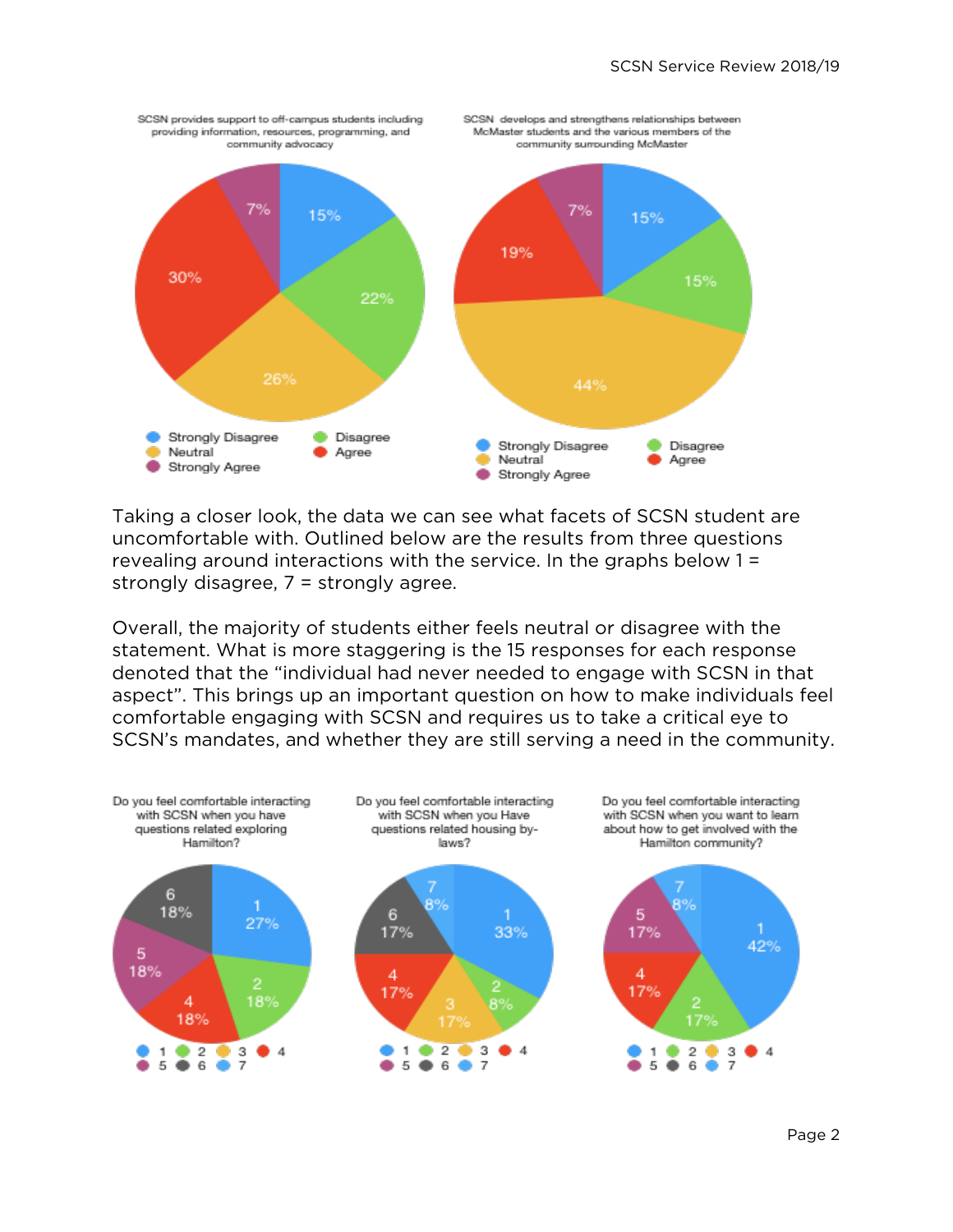When asked about initiatives students would like to see SCSN undertake individuals suggested: community volunteer fairs, roommate network systems, housing workshops, and a landlord rating system. These functions are already done by other groups at McMaster, but it is apparent that there is a lack of awareness about them. Outlined below are other stakeholders that interact with the off-campus community at McMaster, and how their mandates compare to that of SCSN's.

# Partners

## Off-Campus Resource Centre

The off-campus resource centre is run by McMaster University in partnership with the Society of Off-Campus Students. They provide an off-campus housemate finder, landlord resources (such as information nights and landlord how-to's), and basic legal resources for students. This department has also joined with McMaster Residence Life to facility a new format for the Off-Campus welcome week. This partnership has also created a strong Mac/One program, providing another route for off-campus first years to connect to the McMaster Community.

## Society of Off Campus Students

This McMaster group aims to help create community between off-campus students, though it does come with a sign-up free. When looking at Western University, University of Waterloo, and University of Guelph, their off-campus community groups most resembled SOCS. These groups aim to provide off campus students with a sense of community both on and off campus, with the separating factor between the two being the buy-in factor. With the student choice initiative, having two opt-in services focused on commenting the offcampus community proves to be redundant.

## Other MSU Services: FYC and Maroons

The MSU Maroons have been joining with SCSN to facility events such as Skate Night and the SCSN Pumpkin Hike - both seeing continually high turnout. FYC has joined with SCSN to facility the off-campus housing information centre for first year students. The initiatives facilitated by these services also render SCSN in an event planning and community building aspect of SCSN redundant.

## Student Success Centre

The Student Success Centre run employment and volunteer fairs that focus on bring in employers from the greater McMaster and Hamilton area. The SSC also run extensive programming on volunteering and how to get involved in the local community.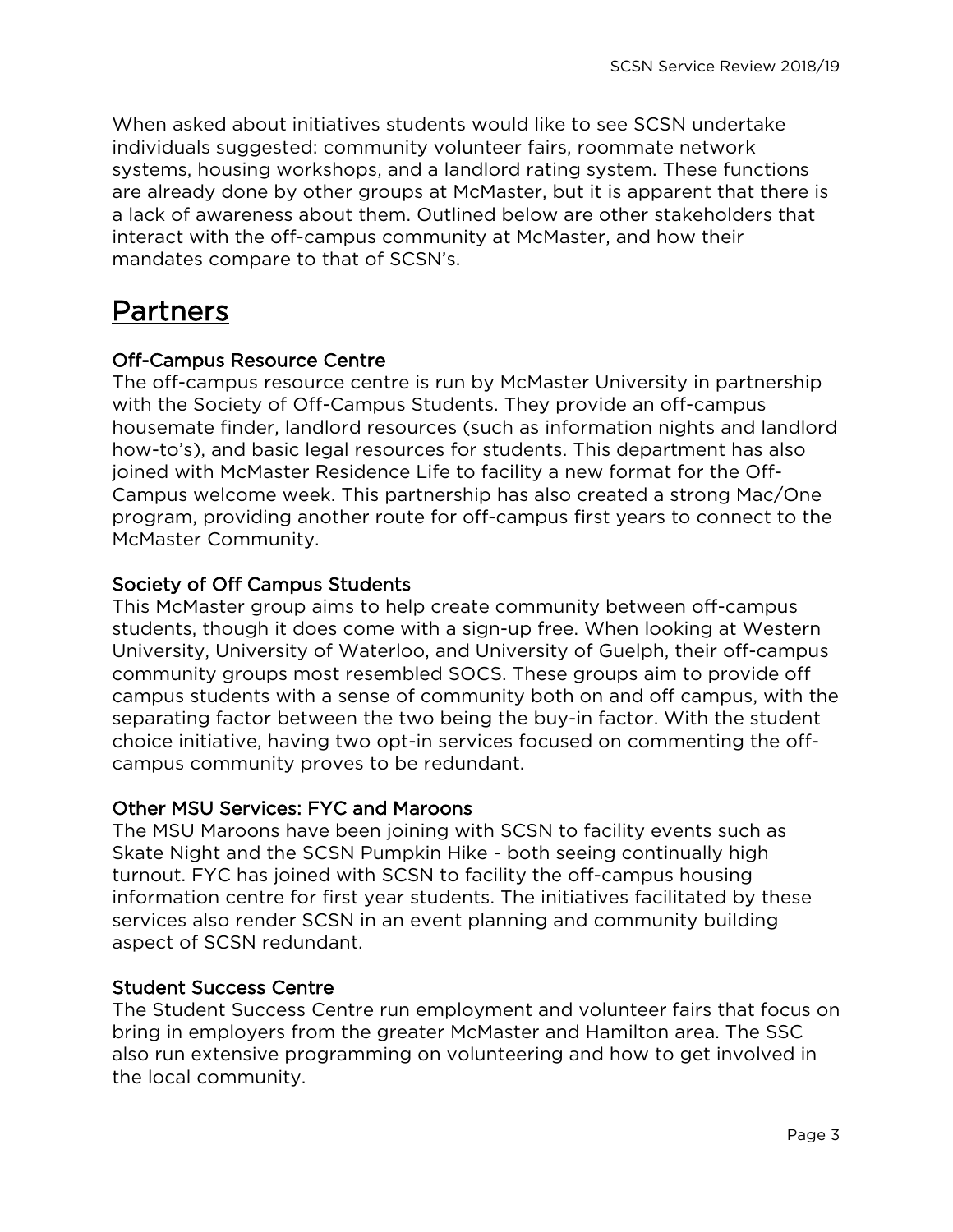# Recommendations

## 1. The MSU should no longer operate SCSN as a service

SCSN is a service that has continually tried to find its scope and niche. Though great strides have been made to revamp the service, the inability to engage with the McMaster population has created a bloat that is negatively impacts the ability of SCSN to efficiently education students on off-campus living. There is a clear need and want for more education on tenant right and by-law campaigns; this is the heart of SCSN. High executive and volunteer turnover and redundancies with other University programs have dampened the ability of SCSN to educate on the values at its core.

Looking at the services, the community building aspect of the portfolio is being taken care of by other MSU services taking on a community engagement lens, SOCS, and the Mac/One program. As well, with community engagement becoming a Welcome Week strategic theme we will see the idea of engaging the greater Hamilton community become ingrained in McMaster culture. The MSU Maroons and FYC have been aiding SCSN with their events portfolio and are more than equip to fully take on the "discover your city" event planning and engagement aspect. Still having this part of the SCSN portfolio is redundant. Removing this aspect of SCSN would leave the services to focus on off-campus community education. The question the we have to ask is "does the warrant a service?".

Services are created to fill the gaps, the needs the university is unable to meet. Yes, there is still a need to educate and support the off-campus McMaster community, but that need is inefficiently met by a service. This is why the committee suggests that the MSU no longer operate the Student Community Support Network.

Outlined below is the operating policy of SCSN, and how the relevant gaps will be filled with the dissolution of SCSN and the creation of the Community Education Coordinator (see recommendation two for clarification on this role).

## 2. The MSU should create a Community Education Coordinator to be housed under the MSU Education Department

It is suggested the MSU employ an Off-Campus Community Education Coordinator. This position would be similar role to the Community Engagement Coordinator, a position that was dissolved two years ago with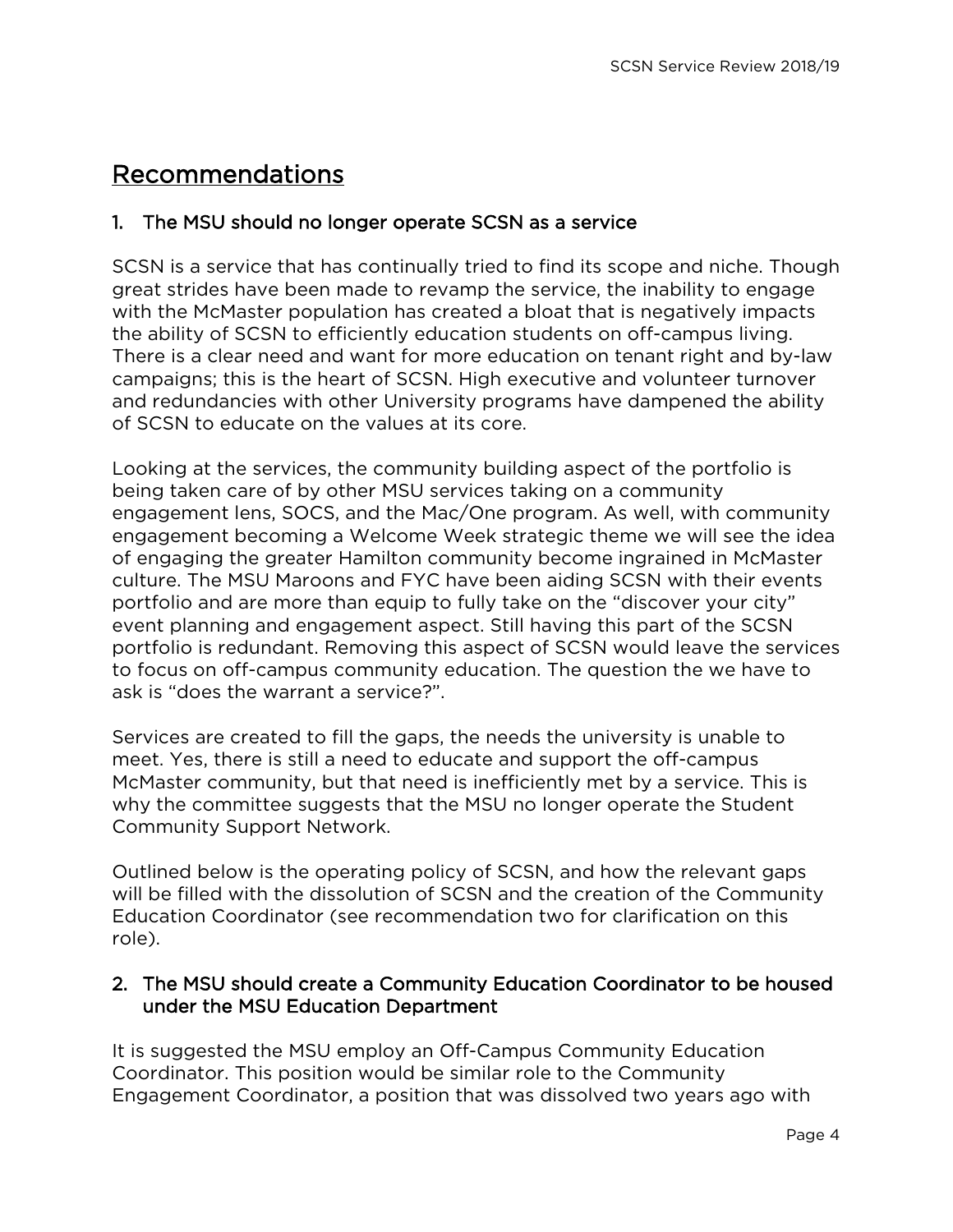the creation of AVP Municipal Affairs. At the time of its dissolution, it was found that this Community Engagement Coordinator and SCSN played a reddened role as the AVP Municipal Affairs took over the municipal advocacy piece of the community engagement portfolio. We hope to revamp this role. In conversations the Vice-President (Education) of the MSU, they agree that folding the education initiatives that unique to SCSN into the AVP Municipal Affairs and the Advocacy Coordinator roles may result in the inanities being forgone or lost in the shuffle. By creating a position responsible for educating student on matters relating to off-campus housing, we can ensure that these mandates are still met within the communities transfer from the admission department to the education department.

The committee believes that education initiatives and campaigns do not require a full service to ensure they are properly researched and implemented. By removing the community building needs that are being met by other university facets, SCSN is left as an education body. The committee believes that this can be done far more efficiently by one individual who operates within the Education team. Similar to the Advocacy Coordinator role, this role would be housed under the education team. Giving the them access to the Advocacy Promotions and Logistics Coordinator, as well as the AVP Municipal Affairs will allow them to work in-tandem with position that have similar roles, creating a more holistic and seamless off-campus advocacy and education initiatives. More information on this role can be found under suggestions two.

The revamped role would incorporate important aspects of the SCSN Social and Political Advocacy Coordinator roles, who's main objective was to research and create campaigns that focused on education students on issues surrounding off-campus living. This would include by-law awareness campaign, community clean ups, and tenant rights campaigns. These are initiatives that are unique to SCSN and are at the heart of the services. The committee has been unable to find another stockholder that caters to these essential needs. By having one individual who operating under the Education department take on these campaigns not only can we ensure that these communities are still catered to in an efficient and effective way, we can better support this individual by allowing them easier access individuals who operate in similar scopes (such as the VP Education, the AVP Municipal Affairs, the Advocacy Promotions Coordinator, and the Advocacy Logistics Coordinator).

Overall, it is clear the SCSN mandates is still relevant today; the off-campus community still requires support in the form of education about by-law, rights, and functioning within the surrounding McMaster community. By giving a voice to these needs through the Off-Campus Community Education Coordinator we can ensure that the interests of the off-campus community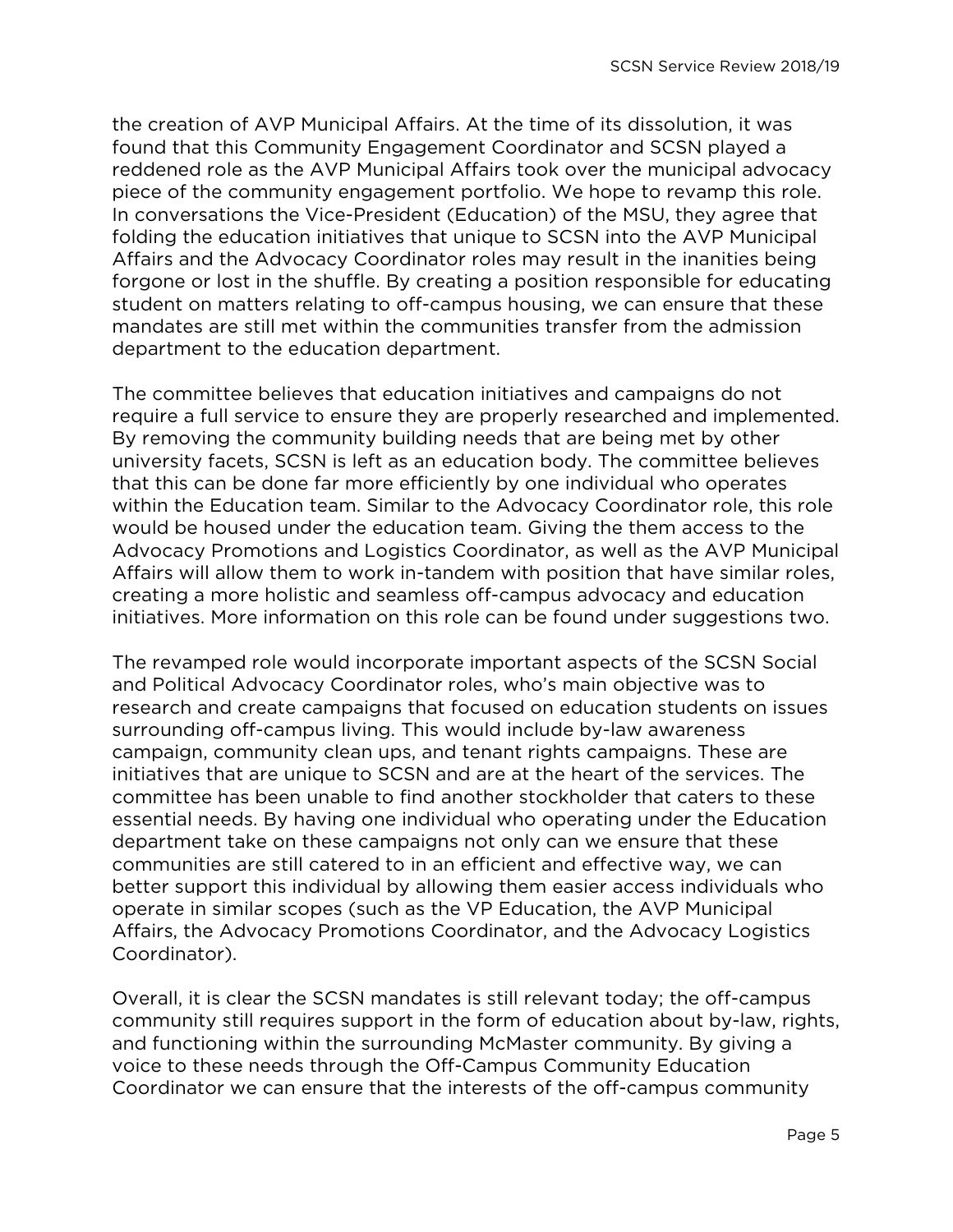are still held in high importance in a more efficient and effective manner than SCSN was able to do.

Attached to this report is a draft job description for the Off-Off-Campus Community Education Coordinator for context to the mandate and impact of this role.

- 2.a) A portion of the SCSN budget should go be allocated to the education department to support the expanded scope of the Education Department.
- 3. The "Discover your City" Events Function of SCSN should be moved to the MSU Maroons

This will be expanded upon in the Maroons Review. The MSU Maroons will be mandated to carry out four "discover your city" events a year, two per semester. The objective will be to connect students to the greater Hamilton community. The Maroons already play a large role in these events, making the transfer of reasonability seamless.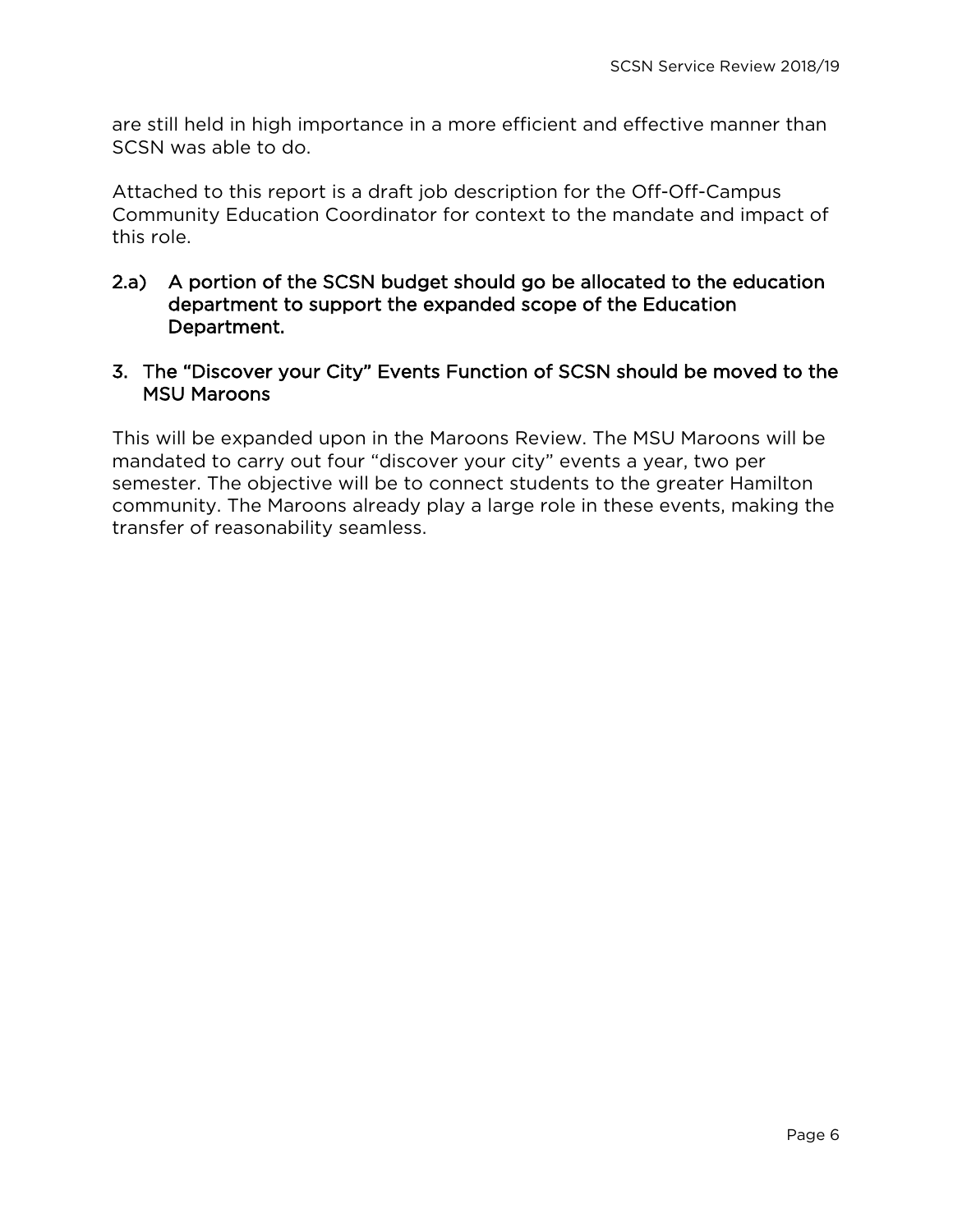# Appendix

## A. Operating Policy – how the operating policy mandates will still be filled in other places within the MSU and/or University

## Operating Policy for SCSN

## 2.1 SCSN will cater to all students in the greater McMaster community, which includes the immediate surrounding areas, such as Ainslie-Wood and Westdale, as well as those areas from where students commute;

The new Off-Campus Education Coordinator will be mandated to serve the immediate surrounding areas through education related to aiding students as they function with and integrating into surrounding communities. Holistically, all of our services aim to service the greater off campus community whether it be through food drive, Discover your City sessions, or other community engagement centred initiatives. The MSU Education team, specifically the Associate Vice President (Municipal Affairs), also strives to provide support to off campus students through municipal advocacy. At the university level, the Off-Campus Resource Centre, the Society of Off-Campus Students and the Student Success Centre are also well equipped to provide niche support to off-off-campus students. The committee does not believe rescinding will SCSN cause off-campus students in the surrounding McMaster community to be left without support.

## 2.2 SCSN shall be a completely student-run service dedicated to improving the image of McMaster students in the community, providing support for offcampus students, and education on municipal bylaws and community engagement initiatives;

We will be dividing this mandate into two. The proposed Off-Campus Community Education Coordinator will work to educate and provide support to off campus students through education campaigns and providing a student voice at a community level. The MSU Maroons will be mandated to create and execute four 'discover your city' events (two a semester) in aims to engage students in community initiatives and events. Through these practices, the MSU will continue to improve the image of McMaster students in the Hamilton Community.

## 2.3 SCSN shall facilitate training sessions for the Community Connectors before the end of September;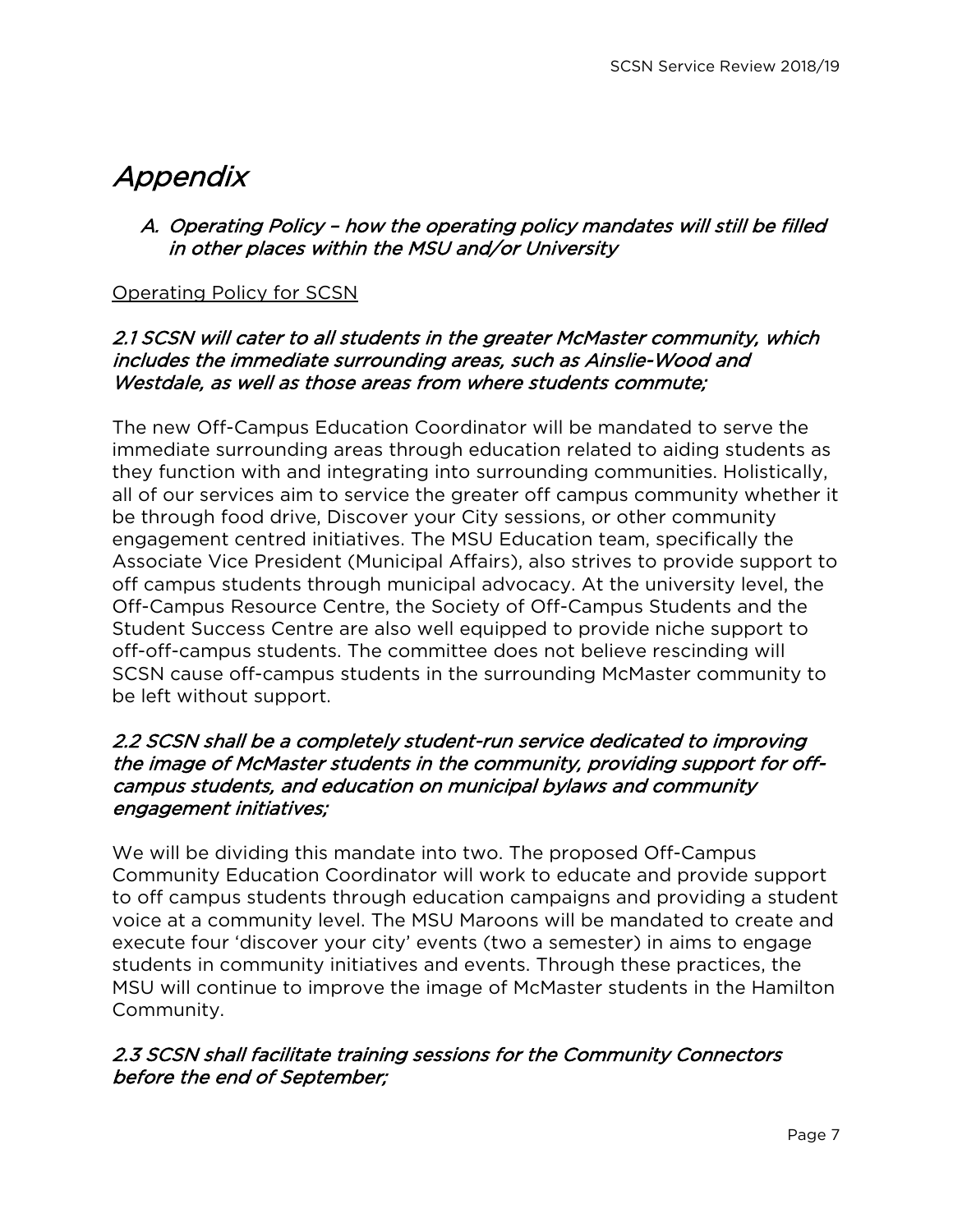Though attempts have been made to redefine the Community Connector role to make it more engaging, SCSN has not been able to attract and retain volunteers in this role for several years. They main function was to act a The support function that these volunteers provided to the SCSN executive team will be mimicked by engaging the education department with the MSU Maroons when needed. This has proven to be an effective strategy thus far for the Education Team.

## 2.4 SCSN shall work with various University departments and relevant stakeholders to ensure a high quality of student life within the community;

## 2.5 SCSN shall represent McMaster students on relevant University, municipal, or community committees, in coordination with the MSU President, the Vice-President (Education), and the Associate Vice President Municipal Affairs;

Collaboration and communication with relevant stakeholders will move to the Off-Campus Community Education Coordinator, as they will work in tandem with the AVP Municipal Affairs and the Vice-President Education to ensure that the voices of Off-Campus Community is heard on the Ansilewood and Westdale Community Association, the Neighbourhood Advisory Council and other relevant bodies. The Off-Campus Community Education Coordinator will also be matted to remain in contact with the Ward One councillor, relevant city official, the OCRC, SOCS, the SSC and other relevant bodies.

## 2.6 SCSN shall work collaboratively with McMaster's Off-Campus Resource Centre to facilitate and disseminate services to off-campus students;

Similar to 2.2, this function will be taken over by the Off-Campus Community Education Coordinator, with the MSU Maroons aiding in the facilitation of relevant information as well.

## 2.7 SCSN shall work collaboratively with the Society of Off-Campus Students and the Commuter in Residence Experience (CoRE) program to coordinate events and programming to engage off campus students;

The Commuter On-Campus Residence Experience program is functioning under the name Mac/One. SCSN has not been a liaison with this community, as the Off-Campus Community Advisors and MSU First Year Council provided the support necessary to engage of campus students first year students. MSU FYC and Mac/One have both seen fantastic engagement, making SCSNs role with redundant. If collaboration between McMaster Residence Life, SOCS, and the off-campus first year experience the Off-Campus Community Education Coordinator act as a liaison.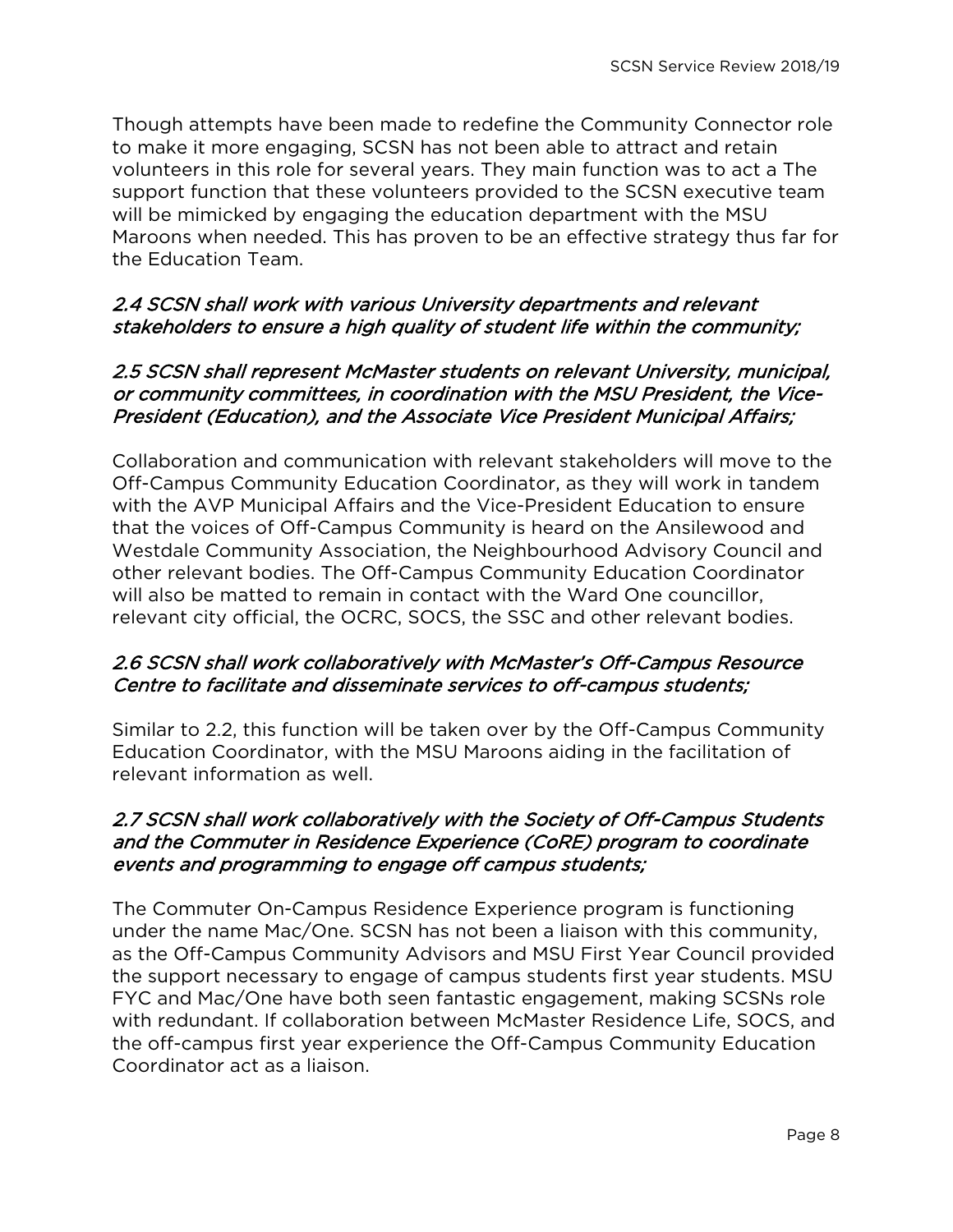## 2.8 SCSN shall assist in the creation and maintenance of a landlord rating system

The landlord rating system was created and is maintained by the MSU Education Department, specifically by the AVP Municipal Affairs, AVP University Affairs, and the VP Education.

## B. Proposed job description outlining the recommended position of the Off-Campus Community Education Coordinator



| <b>Position Title:</b> | <b>Off-Campus Community Education Coordinator</b> |  |
|------------------------|---------------------------------------------------|--|
|                        |                                                   |  |
| Term of Office:        | May 1 - April 30                                  |  |
|                        |                                                   |  |
| Supervisor:            | Vice-President (Education)                        |  |
|                        |                                                   |  |
| Remuneration:          | <b>Under Review</b>                               |  |
|                        |                                                   |  |
| Hours of Work:         | <b>Under Review</b>                               |  |

## General Scope of Duties

The Off-Campus Community Education Coordinator is responsible to assist in the coordination and development of initiatives between the Hamilton community, McMaster University, and the MSU. They will also perform research on issues surrounding the Hamilton Community, McMaster University and the MSU. Research gathered will be used in policy papers, reports, advocacy works and to support projects related to community engagement. The Off-Campus Community Education Coordinator will also represent the MSU's community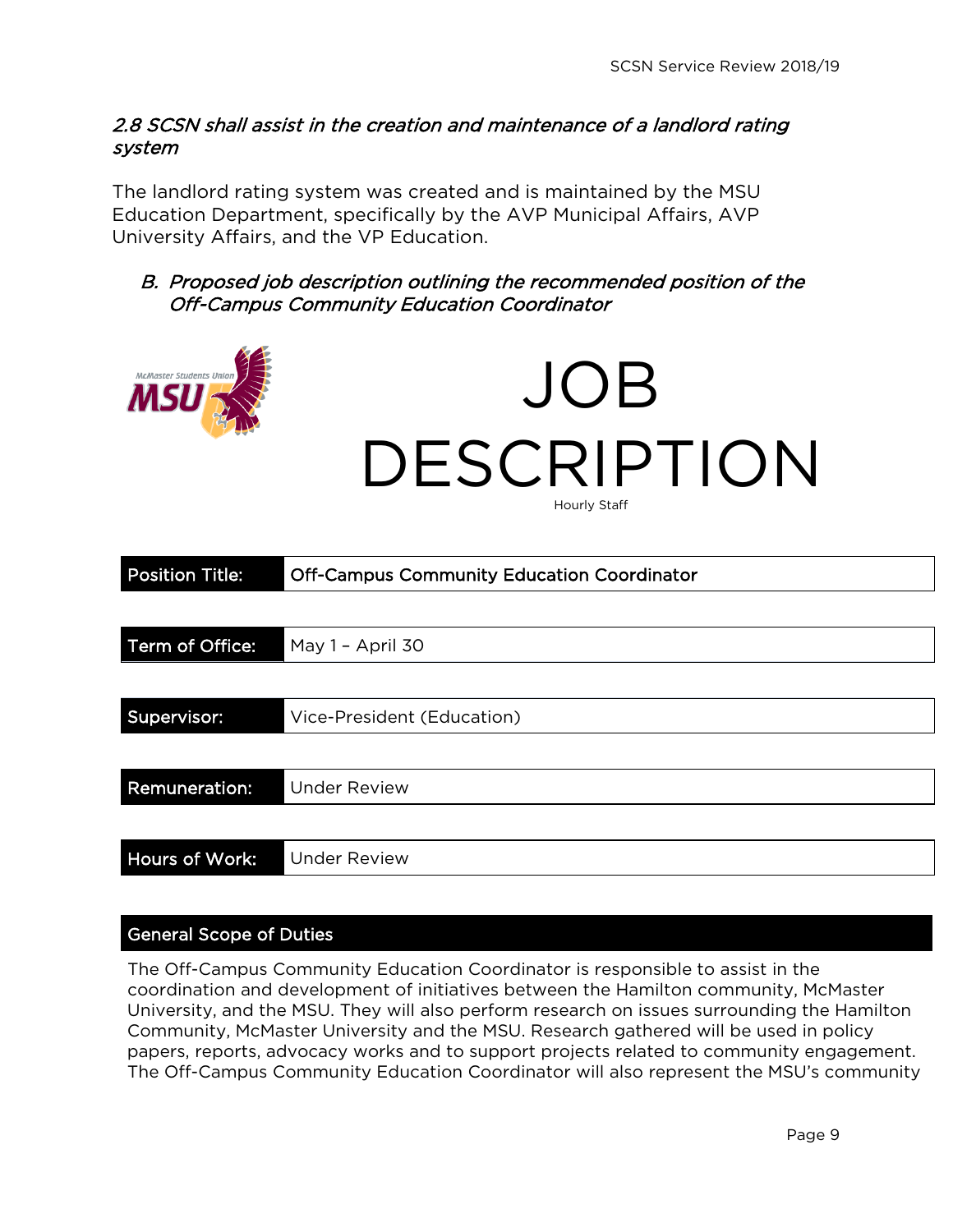engagement interests within McMaster University and the City of Hamilton at the direction of the Vice-President (Education).

| <b>Major Duties and Responsibilities</b> |         |                                                                                                                                                                                      |  |  |  |
|------------------------------------------|---------|--------------------------------------------------------------------------------------------------------------------------------------------------------------------------------------|--|--|--|
| Category                                 | Percent | <b>Specifics</b>                                                                                                                                                                     |  |  |  |
| <b>Research Function</b>                 | 30%     | • Keep current on community-based issues between<br>the MSU, McMaster University and the Hamilton<br>community                                                                       |  |  |  |
|                                          |         | Develop and conduct surveys and focus groups for<br>data collection as required                                                                                                      |  |  |  |
|                                          |         | Prepare briefing notes and reports as directed by<br>the Vice-President (Education)                                                                                                  |  |  |  |
|                                          |         | • Assist the Vice-President (Education) in collecting<br>primary and secondary research for any relevant<br>projects related to the advocacy work at the<br>Hamilton community level |  |  |  |
|                                          |         | • Summarize and analyze research results and<br>findings in a user-friendly way                                                                                                      |  |  |  |
|                                          |         | Circulate information to all relevant parties                                                                                                                                        |  |  |  |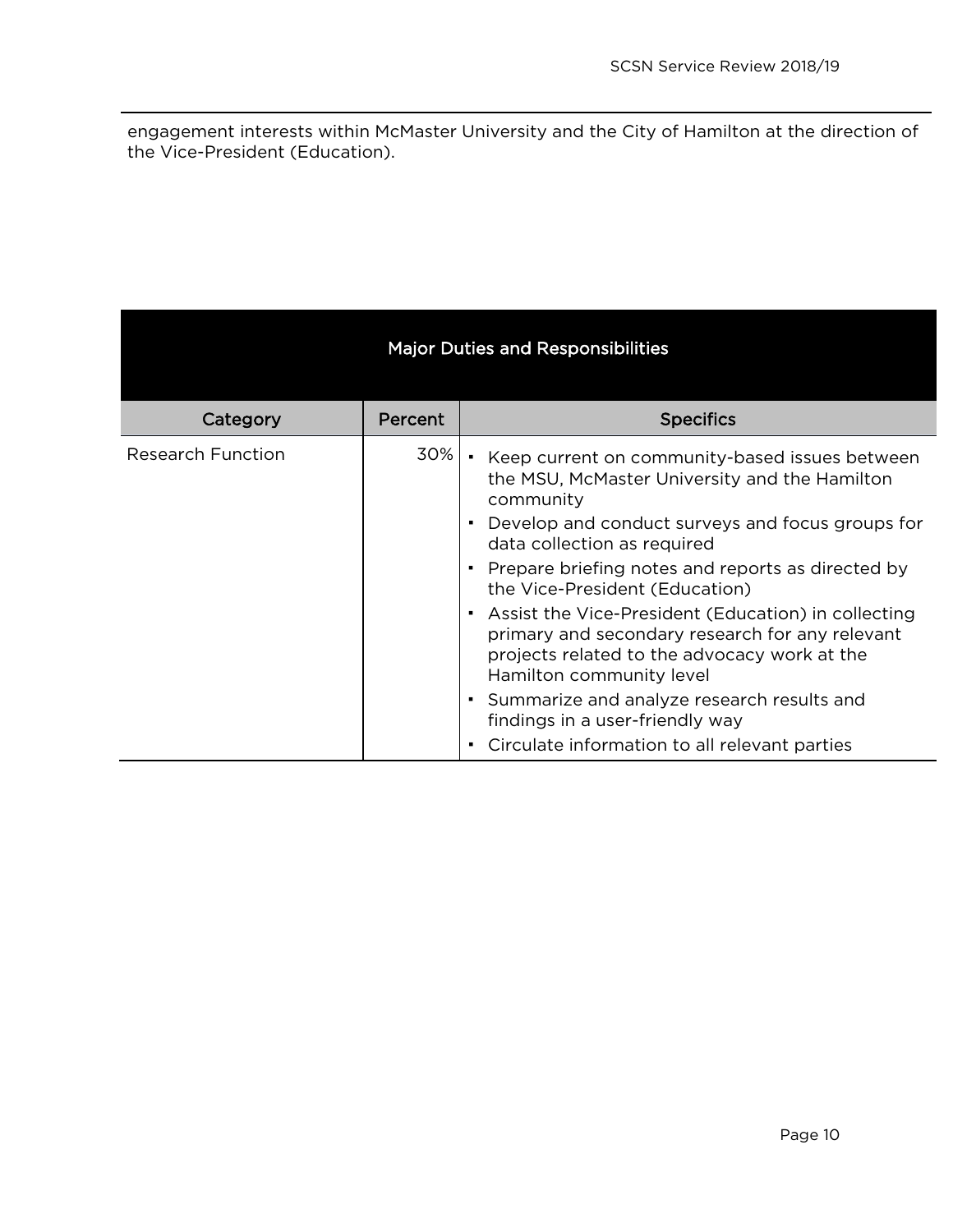| <b>Communications Function</b>          | 30% | • Attend and advocate for student needs at<br>community meetings and municipal meetings<br>(including but not limited to Off-Campus<br>Experience, PACCR, and the Community<br>Accountability Program committees AWWCA<br>meetings, City Hall)<br>• Maintain relations with community figures and<br>groups (e.g. Ward 1 Councillor, AWWCA, OCRC,<br>and SOCS)<br>• Research and stay updated on current events<br>related to municipal advocacy<br>• Collaborate with other relevant campus groups<br>Maintain strong communication with the Vice-<br>President (Education), Associate Vice President<br>(Municipal Affairs), and other members of the<br><b>Education &amp; Advocacy Department</b><br>• Support projects and initiatives related to student<br>life and community engagement at the direction of<br>the Vice-President (Education) |
|-----------------------------------------|-----|-------------------------------------------------------------------------------------------------------------------------------------------------------------------------------------------------------------------------------------------------------------------------------------------------------------------------------------------------------------------------------------------------------------------------------------------------------------------------------------------------------------------------------------------------------------------------------------------------------------------------------------------------------------------------------------------------------------------------------------------------------------------------------------------------------------------------------------------------------|
| <b>Education and Events</b><br>Function | 30% | • Assist other members of the MSU with community<br>engagement initiatives<br>• Act as the primary point of contact for Off-Campus<br>Community education campaigns<br>• Work with the McMaster and Hamilton community<br>to generate ideas for Off-Campus Community<br>Educational events and campaigns<br>• Handle space bookings and other logistical items<br>associated with campaigns<br>• Fill out the appropriate event risk management<br>forms<br>Work with other campus groups and stakeholders<br>to facilitate collaborative initiatives                                                                                                                                                                                                                                                                                                 |
| Other                                   | 10% | • Other duties as directed by the Vice-President<br>(Education)<br>Attend community events as an MSU<br>representative as required                                                                                                                                                                                                                                                                                                                                                                                                                                                                                                                                                                                                                                                                                                                    |

# Knowledge, Skills and Abilities